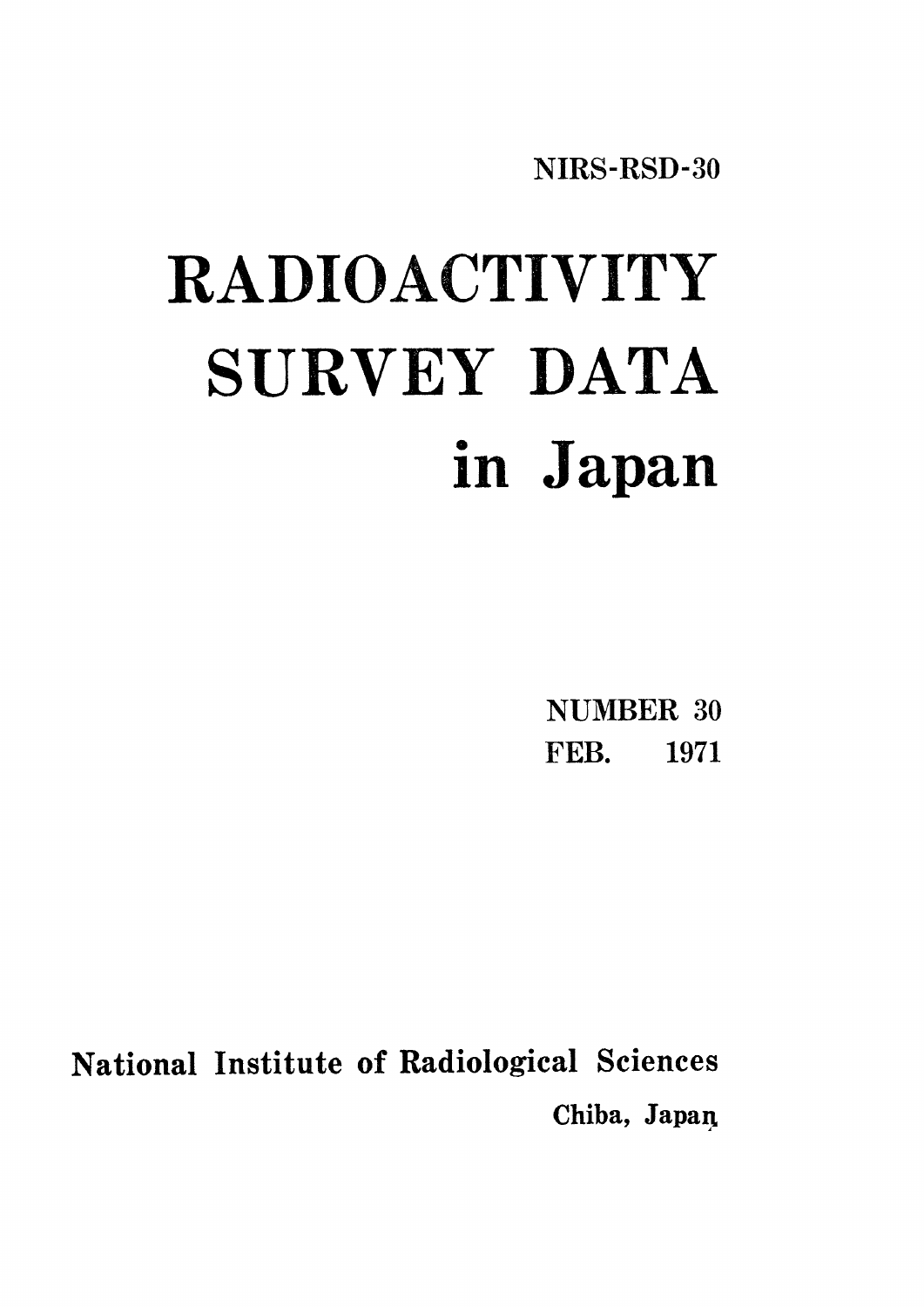# Radioactivity Survey Data in Japan

Number 30

Feb. 1971

#### **Contents**

#### Meteorological Data

Strontium-90 and Cesium-137 in Rain and Dry Fallout (Japan Analytical Chemistry Research  $\mathbf{I}$ **Dietary Data** Strontium-90 and Cesium-137 in Milk Strontium-90 and Cesium-137 in Total Diet (Japan Analytical Chemistry Research 

#### Human Data

| Strontium-90 in Human Bone<br>(National Institute of Radiological<br>Sciences) | 20 |
|--------------------------------------------------------------------------------|----|
| Cesium-137 Body Burden in Japanese male<br>adults                              |    |
| (National Institute of Radiological<br>Sciences)                               | 73 |

National Institute of Radiological Sciences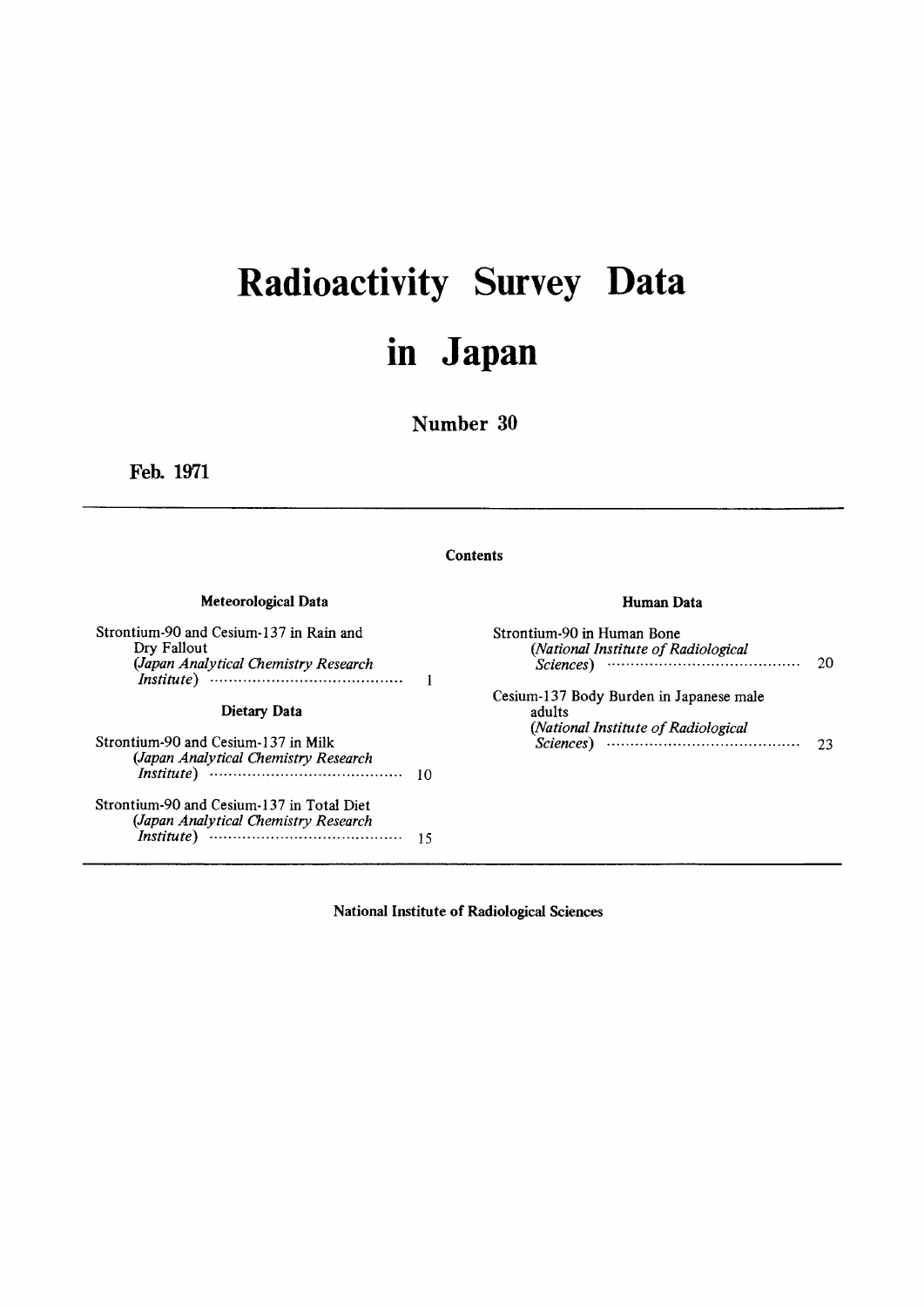# Meteorological Data

#### Strontium-90 and Cesium-137 in Rain and **Dry Fallout**

(Japan Analytical Chemistry Research Institute)

Since May 1963, the Japan Analytical Chemistry Research Institute has measured the level of Strontium-90 and Cesium-137 in Rain and Dry-Fallout samples aquired at various locations throughout Japan.

Sampling and pre-treatment for concentration were performed by 25 prefectural public health laboratories throughout Japan.

Sampling locations are indicated in Figure 1.

The collection tray has an area of 5000 cm<sup>2</sup>, and is exposed to rain and dust for about a month. The depth of water in the tray is kept at 10 mm to prevent dust from being blown away. At the end of each month, water in the tray and water used to wash the tray are combined with strontium and cesium carriers, and passed through a column filled with sodium type cation exchange resin (Dowex 50W-X8, 50-100 mesh). The column was then sent to the Japan Analytical Chemistry Research Institute for analysis.

After the fraction containing both Strontium-90 and Cesium-137 was eluted from the resin, radiochemical analysis was carried out using the method recommended by Science and Technology Agency.

Results obtained during the period from April 1970 to March 1971 are shown in Table 1.

| Table 1. | <sup>90</sup> Sr and <sup>137</sup> Cs in Rain and Dry Fallout |
|----------|----------------------------------------------------------------|
|          | $-$ Apr. 1970 to Mar. 1971 $-$                                 |
|          | by T. Asari, M. Chiba and M. Kuroda                            |
|          | (Japan Analytical Chemistry Research Institute)                |
|          | (Continued from Table 1, Issue No. 26, of this Publication)    |

| Location            | Duration<br>(days) | Precipitation<br>(mm) | 90 <sub>ST</sub><br>(mCi/km <sup>2</sup> ) | $137C_S$<br>(mCi/km <sup>2</sup> ) |
|---------------------|--------------------|-----------------------|--------------------------------------------|------------------------------------|
| Apl. 1970           |                    |                       |                                            |                                    |
| Sapporo HOKKAIDO    | 30                 | 42.5                  | 0.06                                       | 0.11                               |
| Aomori AOMORI       | 30                 | 48                    | 0.06                                       | 0.07                               |
| Sendai MIYAGI       | 30                 | 48.8                  | 0.09                                       | 0.15                               |
| Akita AKITA         | 30                 | 103.3                 | 0.17                                       | 0.26                               |
| Fukushima FUKUSHIMA | 30                 | 39                    | 0.06                                       | 0.08                               |
| Mito IBARAKI        | 30                 | 40.5                  | 0.09                                       | 0.13                               |
| <b>TOKYO</b>        | 30                 | 94.8                  | 0.17                                       | 0.31                               |
| Yokohama KANAGAWA   | 32                 | 115                   | 0.12                                       | 0.18                               |
| Niigata NIIGATA     | 26                 | 44.5                  | 0.06                                       | 0.10                               |
| Kanazawa ISHIKAWA   | 30                 | 78.5                  | 0.19                                       | 0.18                               |
| Fukui FUKUI         | 31                 | 96.2                  | 0.22                                       | 0.31                               |
| Shizuoka SHIZUOKA   | 28                 | 118                   | 0.11                                       | 0.31                               |
| Nagoya AICHI        | 30                 | 137.8                 | 0.23                                       | 0.34                               |
| Kyoto KYOTO         | 31                 | 196.8                 | 0.17                                       | 0.26                               |
| Osaka OSAKA         | 30                 | 183.1                 | 0.16                                       | 0.20                               |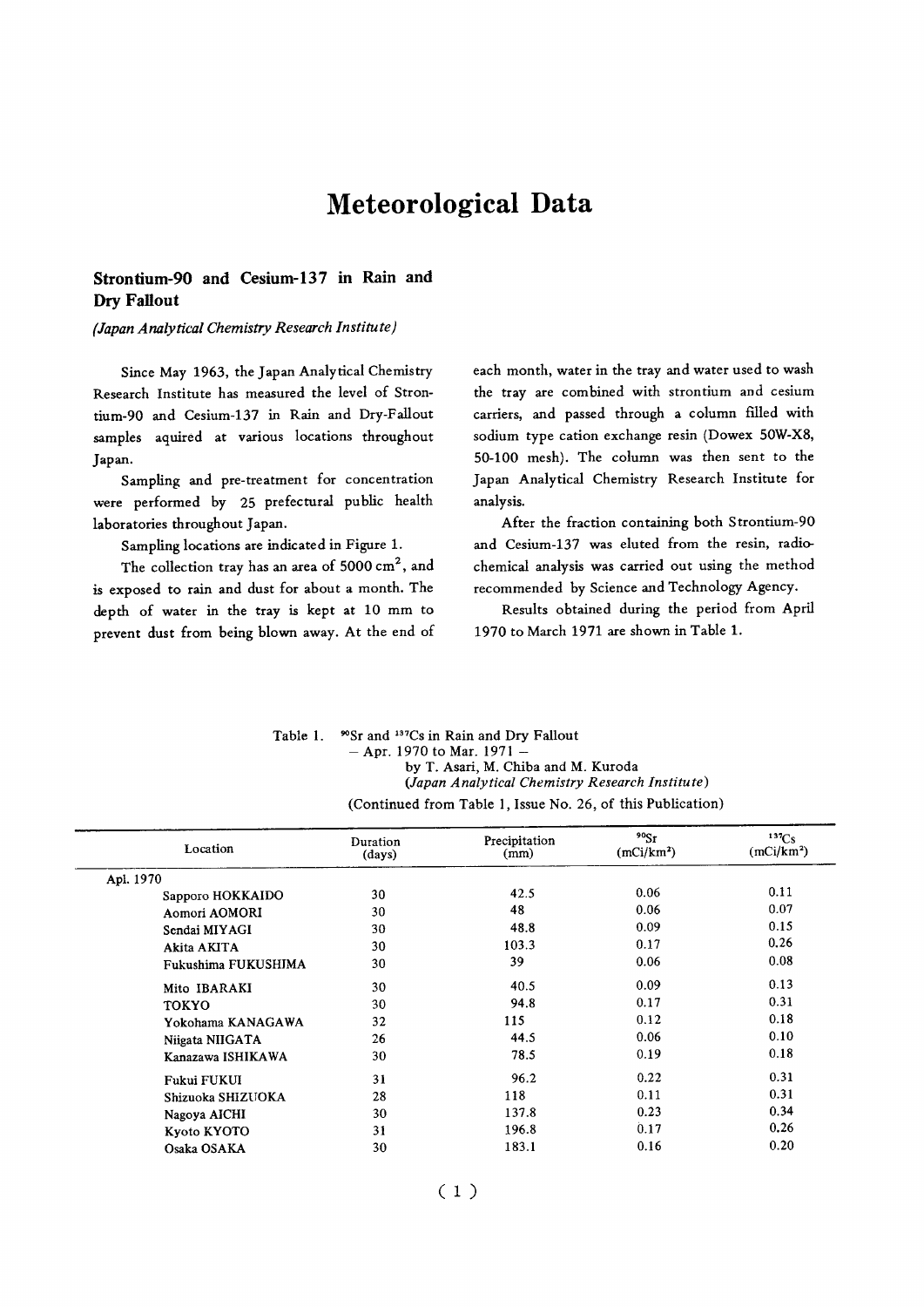| Location               | Duration<br>(days) | Precipitation<br>(mm) | $\mathfrak{g}_{\mathrm{sr}}$<br>(mCi/km <sup>2</sup> ) | 137C <sub>S</sub><br>(mCi/km <sup>2</sup> ) |
|------------------------|--------------------|-----------------------|--------------------------------------------------------|---------------------------------------------|
| Kobe HYOGO             | 31                 | 176.9                 | 0.14                                                   | 0.20                                        |
| Wakayama WAKAYAMA      | 30                 | 234.5                 | 0.15                                                   | 0.22                                        |
| <b>Tottori TOTTORI</b> | 30                 | 108.6                 | 0.08                                                   | 0.12                                        |
| Okayama OKAYAMA        | 30                 | 184.5                 | 0.12                                                   | 0.20                                        |
| Hiroshima HIROSHIMA    | 33                 | 97.4                  | 0.17                                                   | 0.23                                        |
| Yamaguchi YAMAGUCHI    | 30                 | 252.9                 | 0.17                                                   | 0.29                                        |
| Kochi KOCHI            | 35                 | 255.9                 | 0.25                                                   | 0.43                                        |
| Nagasaki NAGASAKI      | 30                 | 219                   | 0.32                                                   | 0.43                                        |
| Kagoshima KAGOSHIMA    | 31                 | 354                   | 0.23                                                   | 0.25                                        |
| May. 1970              |                    |                       |                                                        |                                             |
| Sapporo HOKKAIDO       | 31                 | 38                    | 0.09                                                   | 0.16                                        |
| Aomori AOMORI          | 31                 | 42                    | 0.05                                                   | 0.13                                        |
|                        |                    |                       | 0.20                                                   | 0.30                                        |
| Sendai MIYAGI          | 31                 | 183.1                 |                                                        |                                             |
| Akita AKITA            | 31                 | 54                    | 0.12                                                   | 0.18                                        |
| Fukushima FUKUSHIMA    | 31                 | 92                    | 0.20                                                   | 0.22                                        |
| Mito IBARAKI           | 31                 | 164.5                 | 0.23                                                   | 0.41                                        |
| <b>TOKYO</b>           | 31                 | 169.5                 | 0.22                                                   | 0.34                                        |
| Yokohama KANAGAWA      | 33                 | 182.5                 | 0.23                                                   | 0.41                                        |
| Niigata NIIGATA        | 31                 | 35                    | 0.06                                                   | 0.12                                        |
| Kanazawa ISHIKAWA      | 31                 | 108.9                 | 0.09                                                   | 0.15                                        |
| Fukui FUKUI            | 31                 | 106.6                 | 0.12                                                   | 0.22                                        |
| Shizuoka SHIZUOKA      | 28                 | 271.5                 | 0.24                                                   | 0.45                                        |
| Nagoya AICHI           | 31                 | 133                   | 0.22                                                   | 0.35                                        |
| Kyoto KYOTO            | 31                 | 166.5                 | 0.19                                                   | 0.26                                        |
| Osaka OSAKA            | 31                 | 93.3                  | 0.14                                                   | 0.21                                        |
| Kobe HYOGO             | 33                 | 118.1                 | 0.19                                                   | 0.32                                        |
| Wakayama WAKAYAMA      | 31                 | 117                   | 0.03                                                   | 0.01                                        |
| <b>Tottori TOTTORI</b> | 31                 | 98.3                  | 0.11                                                   | 0.17                                        |
| Okayama OKAYAMA        | 31                 | 129.3                 | 0.12                                                   | 0.19                                        |
| Hiroshima HIROSHIMA    | 29                 | 143.1                 | 0.14                                                   | 0.22                                        |
| Hagi YAMAGUCHI         | 31                 | 192.5                 | 0.09                                                   | 0.15                                        |
| Yamaguchi YAMAGUCHI    | 31                 | 246.4                 | 0.13                                                   | 0.16                                        |
|                        |                    |                       |                                                        |                                             |
| Kochi KOCHI            | 31                 | 461.8                 | 0.40                                                   | 0.64                                        |
| Fukuoka FUKUOKA        | 31<br>31           | 195<br>284            | 0.18<br>0.22                                           | 0.32<br>0.35                                |
| Nagasaki NAGASAKI      |                    |                       |                                                        | 0.52                                        |
| Kagoshima KAGOSHIMA    | 31                 | 417                   | 0.33                                                   |                                             |
| June 1970              |                    |                       |                                                        |                                             |
| Sapporo HOKKAIDO       | 30                 | 95.5                  | 0.12                                                   | 0.28                                        |
| Aomori AOMORI          | 30                 | 104.5                 | 0.07                                                   | 0.07                                        |
| Sendai MIYAGI          | 30                 | 66.4                  | 0.23                                                   | 0.32                                        |
| Akita AKITA            | 30                 | 52                    | 0.19                                                   | 0.26                                        |
| Fukushima FUKUSHIMA    | 30                 | 48.5                  | 0.13                                                   | 0.25                                        |
| Mito IBARAKI           | 30                 | 163                   | 0.22                                                   | 0.32                                        |
| <b>TOKYO</b>           | 30                 | 229.3                 | 0.47                                                   | 0.91                                        |
| Yokohama KANAGAWA      | 30                 | 278                   | 0.42                                                   | 0.69                                        |
| Niigata NIIGATA        | 29                 | 61                    | 0.08                                                   | 0.21                                        |
| Kanazawa ISHIKAWA      | 30                 | 241.9                 | 0.16                                                   | 0.34                                        |
| Fukui FUKUI            | 30                 | 295.9                 | 0.28                                                   | 0.45                                        |
| Shizuoka SHIZUOKA      | 36                 | 484.6                 | 0.21                                                   | 0.43                                        |
| Nagoya AICHI           | 30                 | 357                   | 0.34                                                   | 0.61                                        |
| Kyoto KYOTO            | 30                 | 365.9                 | 0.16                                                   | 0.36                                        |
| Osaka OSAKA            | 29                 | 305.9                 | 0.25                                                   | 0.41                                        |
|                        |                    |                       |                                                        |                                             |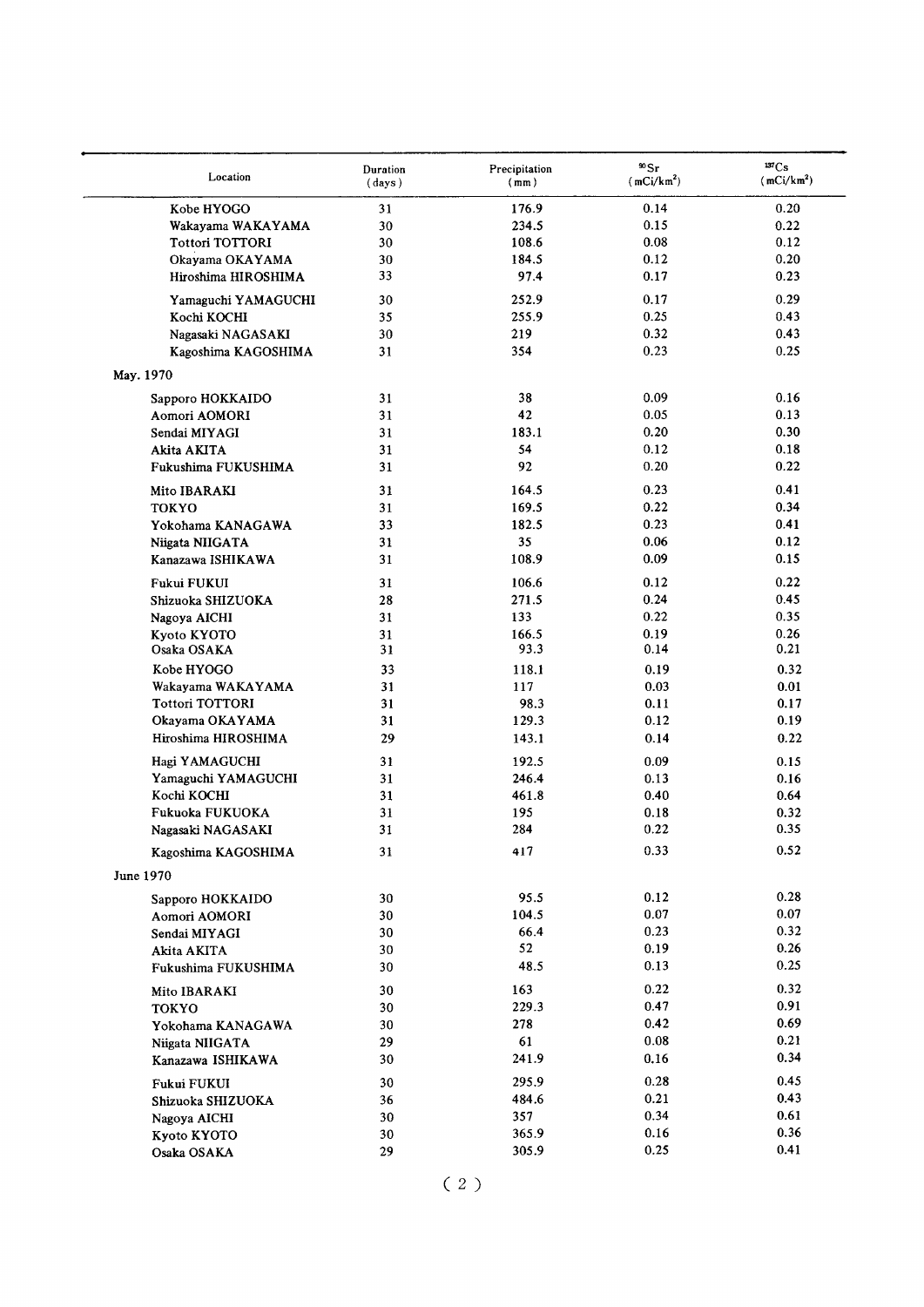| Location                           | Duration<br>(days) | Precipitation<br>(mm) | 90 <sub>ST</sub><br>(mCi/km <sup>2</sup> ) | $137C_S$<br>(mCi/km <sup>2</sup> ) |
|------------------------------------|--------------------|-----------------------|--------------------------------------------|------------------------------------|
| Kobe HYOGO                         | 30                 | 294.2                 | 0.28                                       | 0.55                               |
| Wakayama WAKAYAMA                  | 30                 | 301.5                 | 0.30                                       | 0.42                               |
| <b>Tottori TOTTORI</b>             | 30                 | 225.2                 | 0.18                                       | 0.26                               |
| Matsue SHIMANE                     | 30                 | 210.9                 | 0.08                                       | 0.25                               |
| Okayama OKAYAMA                    | 30                 | 325.1                 | 0.21                                       | 0.31                               |
| Hiroshima HIROSHIMA                | 31                 | 478                   | 0.26                                       | 0.35                               |
| Hagi YAMAGUCHI                     | 30                 | 248.5                 | 0.14                                       | 0.22                               |
| Yamaguchi YAMAGUCHI                | 30                 | 376.7                 | 0.27                                       | 0.47                               |
| Kochi KOCHI                        | 30                 | 525.4                 | 0.38                                       | 0.75                               |
| Fukuoka FUKUOKA                    | 30                 | 374.2                 | 0.20                                       | 0.35                               |
| Nagasaki NAGASAKI                  | 30                 | 366.5                 | 0.25                                       | 0.45                               |
| Kagoshima KAGOSHIMA                | 31                 | 429.5                 | 0.22                                       | 0.35                               |
|                                    |                    |                       |                                            |                                    |
| <b>July 1970</b>                   |                    |                       |                                            |                                    |
| Sapporo HOKKAIDO                   | 31                 | 66                    | 0.07                                       | 0.12                               |
| Aomori AOMORI                      | 31                 | 64.5                  | 0.13                                       | 0.20                               |
| Sendai MIYAGI                      | 31                 | 84.7                  | 0.20                                       | 0.30                               |
| Akita AKITA                        | 31                 | 80.6                  | 0.08                                       | 0.17                               |
| Fukushima FUKUSHIMA                | 31                 | 55.5                  | 0.07                                       | 0.11                               |
| Mito IBARAKI                       | 31                 | 67.5                  | 0.13                                       | 0.21                               |
| <b>TOKYO</b>                       | 31                 | 133.3                 | 0.24                                       | 0.38                               |
| Yokohama KANAGAWA                  | 32                 | 245.5                 | 0.14                                       | 0.24                               |
| Niigata NIIGATA                    | 33                 | 167.5                 | 0.11                                       | 0.25                               |
| Kanazawa ISHIKAWA                  | 31                 | 127.7                 | 0.12                                       | 0.24                               |
| Fukui FUKUI                        | 31                 | 85.6                  | 0.12                                       | 0.24                               |
| Shizuoka SHIZUOKA                  | 36                 | 245.5                 | 0.15                                       | 0.17                               |
| Nagoya AICHI                       | 33                 | 197                   | 0.14                                       | 0.24                               |
| Kyoto KYOTO                        | 31                 | 130.4                 | 0.08                                       | 0.16                               |
| Osaka OSAKA                        | 30                 | 72.1                  | 0.10                                       | 0.16                               |
| Kobe HYOGO                         | 34                 | 142.8                 | 0.10                                       | 0.16                               |
| Wakayama WAKAYAMA                  | 31                 | 44.5                  | 0.01                                       | 0.004                              |
| <b>Tottori TOTTORI</b>             | 31                 | 115                   | 0.11                                       | 0.18                               |
| Matsue SHIMANE                     | 31                 | 217.6                 | 0.04                                       | 0.12                               |
| Okayama OKAYAMA                    | 31                 | 160.8                 | 0.14                                       | 0.20                               |
| Hiroshima HIROSHIMA                | 31                 | 250                   | 0.20                                       | 0.29                               |
| Hagi YAMAGUCHI                     | 31                 | 256.5                 | 0.08                                       | 0.12                               |
| Yamaguchi YAMAGUCHI                | 31                 | 171.8                 | 0.15                                       | 0.21                               |
| Kochi KOCHI                        | 31                 | 345.2                 | 0.29                                       | 0.62                               |
| Fukuoka FUKUOKA                    | 31                 | 149                   | 0.18                                       | 0.32                               |
| Nagasaki NAGASAKI                  | 31                 | 193                   | 0.33                                       | 0.59                               |
| Kagoshima KAGOSHIMA                | 31                 | 281.5                 | 0.14                                       | 0.22                               |
| Aug. 1970                          |                    |                       |                                            |                                    |
| Sapporo HOKKAIDO                   | 31                 | 99                    | 0.06                                       | 0.11                               |
| Aomori AOMORI                      | 31                 | 162.5                 | 0.12                                       | 0.20                               |
| Sendai MIYAGI                      | 31                 | 111.4                 | 0.12                                       | 0.16                               |
|                                    |                    |                       |                                            | 0.11                               |
| Akita AKITA<br>Fukushima FUKUSHIMA | 31<br>31           | 81.2<br>46.5          | 0.07<br>0.05                               | $0.08\,$                           |
|                                    |                    |                       |                                            |                                    |
| Mito IBARAKI                       | 31                 | 52.5                  | 0.04                                       | 0.06                               |
| <b>TOKYO</b>                       | 31                 | 20                    | 0.05                                       | 0.10                               |
| Yokohama KANAGAWA                  | 32                 | 105                   | 0.04                                       | 0.07                               |
| Niigata NIIGATA                    | 28                 | 50.5                  | 0.03                                       | $0.07\,$                           |
| Kanazawa ISHIKAWA                  | 31                 | 146.9                 | 0.06                                       | 0.10                               |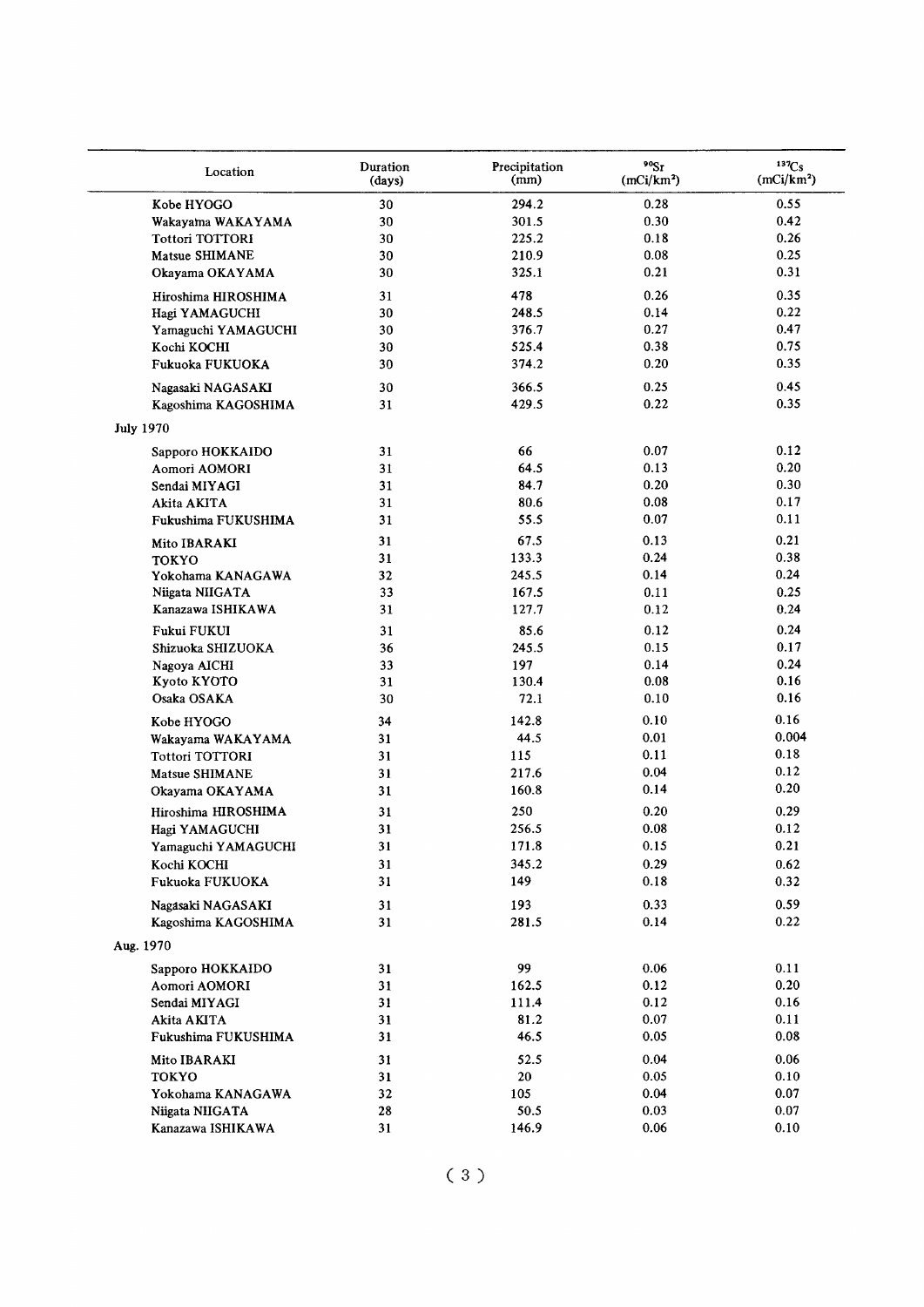| Location               | Duration<br>(days) | Pretipitation<br>(mm) | 90Sr<br>(mCi/km <sup>2</sup> ) | 137Cs<br>(mCi/km <sup>2</sup> ) |
|------------------------|--------------------|-----------------------|--------------------------------|---------------------------------|
| Fukui FUKUI            | 31                 | 91.1                  | 0.09                           | 0.14                            |
| Shizuoka SHIZUOKA      | 28                 | 187.6                 | 0.09                           | 0.14                            |
| Nagoya AICHI           | 29                 | 95.5                  | 0.11                           | 0.14                            |
| Kyoto KYOTO            | 31                 | 83.8                  | 0.07                           | 0.10                            |
| Osaka OSAKA            | 31                 | 77.6                  | 0.05                           | 0.07                            |
| Kobe HYOGO             | 30                 | 80.6                  | 0.07                           | 0.12                            |
| Wakayama WAKAYAMA      | 31                 | 123.5                 | 0.05                           | 0.14                            |
| <b>Tottori TOTTORI</b> | 31                 | 112.6                 | 0.07                           | 0.08                            |
| Matsue SHIMANE         | 31                 | 93.6                  | 0.07                           | 0.10                            |
| Okayama OKAYAMA        | 31                 | 148.6                 | 0.06                           | 0.09                            |
| Hiroshima HIROSHIMA    | 32                 | 49.3                  | 0.13                           | 0.18                            |
| Hagi YAMAGUCHI         | 31                 | 142                   | 0.05                           | 0.07                            |
| Yamaguchi YAMAGUCHI    | 31                 | 256                   | 0.16                           | 0.23                            |
| Kochi KOCHI            | 31                 | 432.4                 | 0.15                           | 0.24                            |
| Fukuoka FUKUOKA        | 31                 | 144.8                 | 0.06                           | 0.09                            |
| Nagasaki MAGASAKI      | 31                 | 232.5                 | 0.10                           | 0.11                            |
| Kagoshima KAGOSHIMA    | 31                 | 489                   | 0.12                           | 0.26                            |
| Sept. 1970             |                    |                       |                                |                                 |
| Sapporo HOKKAIDO       | 30                 | 196.5                 | 0.06                           | 0.07                            |
| Aomori AOMORI          | 30                 | 98                    | 0.03                           | 0.04                            |
| Sendai MIYAGI          | 30                 | 84.5                  | 0.05                           | 0.07                            |
| Akita AKITA            | 30                 | 200.2                 | 0.15                           | 0.21                            |
| Fukushima FUKUSHIMA    | 30                 | 108.5                 | 0.03                           | 0.03                            |
| Mito IBARAKI           | 30                 | 99                    | 0.05                           | 0.07                            |
| <b>TOKYO</b>           | 30                 | 91.9                  | 0.07                           | 0.11                            |
| Yokohama KANAGAWA      | 31                 | 123                   | 0.04                           | 0.06                            |
| Niigata NIIGATA        | 30                 | 188                   | 0.11                           | 0.16                            |
| Kanazawa ISH!KAWA      | 30                 | 393.6                 | 0.21                           | 0.21                            |
| Fukui FUKUI            | 30                 | 178.9                 | 0.07                           | 0.09                            |
| Shizuoka SHIZUOKA      | 30                 | 243.5                 | 0.09                           | 0.08                            |
| Nagoya AICHI           | 30                 | 192.5                 | 0.05                           | 0.06                            |
| Kyoto KYOTO            | 30                 | 223.3                 | 0.05                           | 0.06                            |
| Osaka OSAKA            | 30                 | 166.8                 | 0.03                           | 0.05                            |
| Kobe HYOGO             | 31                 | 162.6                 | 0.03                           | 0.04                            |
| Wakayama WAKAYAMA      | 28                 | 109                   | 0.04                           | 0.11                            |
| Tottori TOTTORI        | 30                 | 23.9                  | 0.06                           | 0.09                            |
| Matsue SHIMANE         | 30                 | 133.4                 | $0.07\,$                       | 0.08                            |
| Okayama OKAYAMA        | 30                 | 99.6                  | 0.02                           | 0.03                            |
| Hiroshima HIROSHIMA    | 30                 | 116.7                 | 0.03                           | 0.02                            |
| Hagi YAMAGUCHI         | 30                 | 132                   | 0.03                           | 0.04                            |
| Yamaguchi YAMAGUCHI    | 30                 | 181                   | 0.03                           | 0.04                            |
| Kochi KOCHI            | 30                 | 148.3                 | 0.04                           | 0.05                            |
| Fukuoka FUKUOKA        | 30                 | 204.8                 | 0.05                           | 0.08                            |
| Nagasaki NAGASAKI      | 30                 | 258.5                 | 0.08                           | 0.09                            |
| Kagoshima KAGOSHIMA    | 30                 | 295.5                 | 0.04                           | 0.08                            |
| Oct. 1970              |                    |                       |                                |                                 |
| Sapporo HOKKAIDO       | 31                 | 79.5                  | 0.04                           | 0.06                            |
| Aomori AOMORI          | 31                 | 75                    | 0.03                           | 0.09                            |
| Sendai MIYAGI          | 31                 | 74.9                  | 0.04                           | 0.08                            |
| Akita AKITA            | 32                 | 159                   | 0.11                           | 0.24                            |
| Fukushima FUKUSHIMA    | 31                 | 48.5                  | 0.05                           | 0.06                            |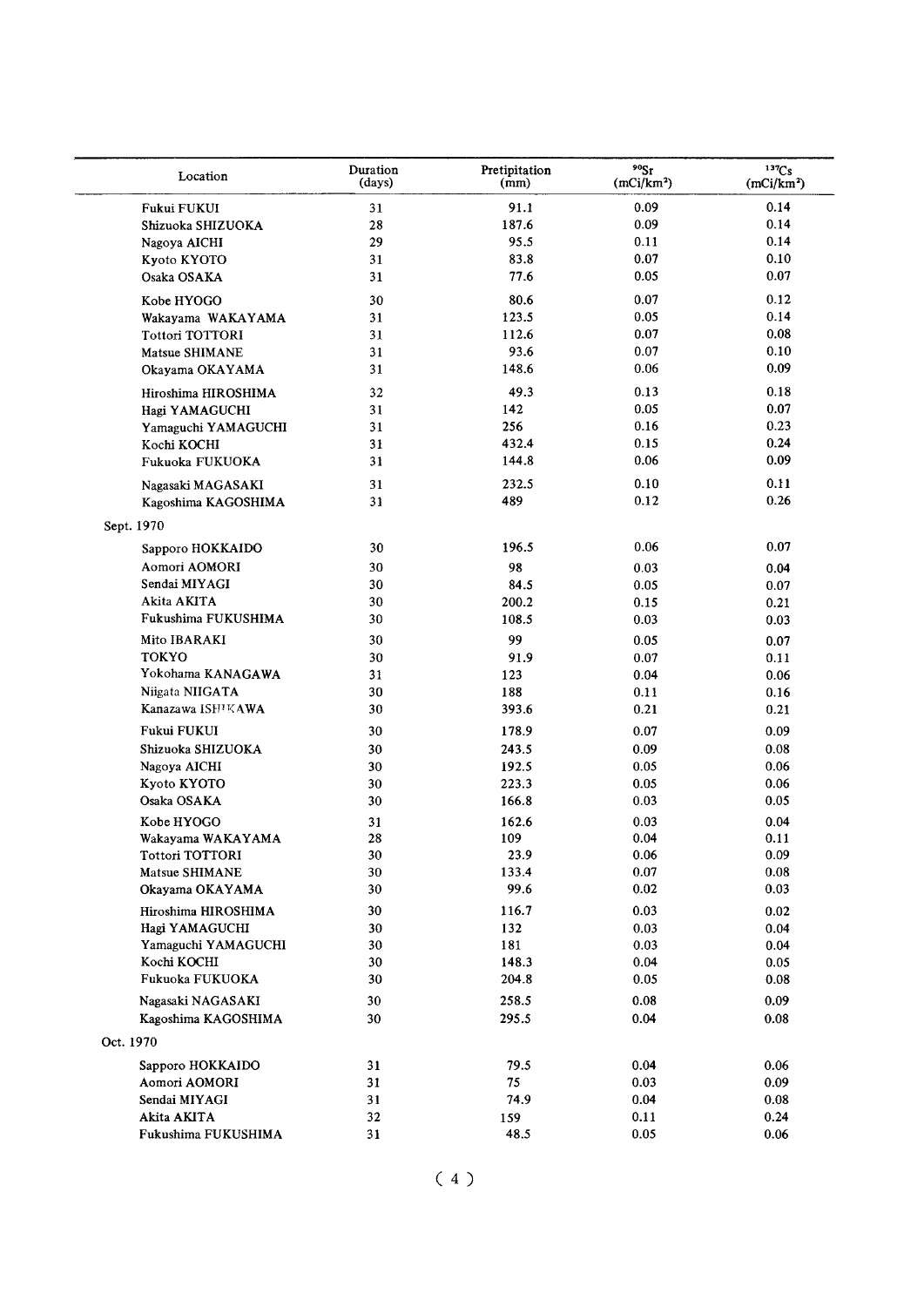| Location            | Duration<br>(days) | Pretipitation<br>(mm) | 90 <sub>ST</sub><br>(mCi/km <sup>2</sup> ) | $137C_S$<br>(mCi/km <sup>2</sup> ) |
|---------------------|--------------------|-----------------------|--------------------------------------------|------------------------------------|
| Mito IBARAKI        | 32                 | 77                    | 0.02                                       | 0.05                               |
| <b>TOKYO</b>        | 31                 | 92                    | 0.06                                       | 0.10                               |
| Yokohama KANAGAWA   | 32                 | 94.5                  | 0.06                                       | 0.09                               |
| Niigata NIIGATA     | 32                 | 161                   | 0.08                                       | 0.16                               |
| Kanazawa ISHIKAWA   | 31                 | 281.2                 | 0.06                                       | 0.14                               |
| Fukui FUKUI         | 30                 | 108.6                 | 0.06                                       | 0.13                               |
| Shizuoka SHIZUOKA   | 28                 | 111.5                 | 0.05                                       | 0.20                               |
| Nagoya AICHI        | 32                 | 84                    | 0.03                                       | 0.04                               |
| Kyoto KYOTO         | 32                 | 79.9                  | 0.04                                       | 0.07                               |
| Osaka OSAKA         | 30                 | 94.2                  | 0.02                                       | 0.03                               |
| Kobe HYOGO          | 33                 | 92                    | 0.03                                       | 0.04                               |
| Wakayama WAKAYAMA   | 31                 | 62                    | 0.03                                       | 0.06                               |
| Tottori TOTTORI     | 32                 | 129                   | 0.05                                       | 0.09                               |
| Matsue SHIMANE      | 31                 | 193.2                 | 0.07                                       | 0.13                               |
| Okayama OKAYAMA     | 31                 | 108.7                 | 0.02                                       | 0.03                               |
| Hiroshima HIROSHIMA | 31                 | 87.8                  | 0.02                                       | 0.04                               |
| Hagi YAMAGUCHI      | 31                 | 127                   | 0.05                                       | 0.09                               |
| Yamaguchi YAMAGUCHI | 31                 | 46.5                  | 0.02                                       | 0.04                               |
| Kochi KOCHI         | 32                 | 157.1                 | 0.05                                       | 0.09                               |
| Fukuoka FUKUOKA     | 31                 | 161.9                 | 0.03                                       | 0.05                               |
| Nagasaki NAGASAKI   | 32                 | 85.5                  | 0.03                                       | 0.06                               |
| Kagoshima KAGOSHIMA | 30                 | 27.3                  | 0.01                                       | 0.01                               |
| Nov. 1970           |                    |                       |                                            |                                    |
| Sapporo HOKKAIDO    | 30                 | 78.5                  | 0.07                                       | 0.09                               |
| Aomori AOMORI       | 30                 | 157                   | 0.06                                       | 0.08                               |
| Sendai MIYAGI       | 30                 | 116.3                 | 0.04                                       | 0.18                               |
| Akita AKITA         | 30                 | 103.5                 | 0.09                                       | 0.18                               |
| Fukushima FUKUSHIMA | 30                 | 132                   | 0.04                                       | 0.05                               |
| Mito IBARAKI        | 29                 | 216.5                 | 0.04                                       | 0.06                               |
| <b>TOKYO</b>        | 30                 | 128.6                 | 0.06                                       | 0.08                               |
| Yokohama KANAGAWA   | 30                 | 102                   | 0.02                                       | 0.04                               |
| Niigata NIIGATA     | 31                 | 268.5                 | 0.01                                       | 0.05                               |
| Kanazawa ISHIKAWA   | 26                 | 229.9                 | 0.16                                       | 0.21                               |
| Fukui FUKUI         | 30                 | 169.3                 | 0.19                                       | 0.24                               |
| Shizuoka SHIZUOKA   | 29                 | ${\bf 77}$            | $\rm 0.02$                                 | 0.04                               |
| Nagoya AICHI        | 29                 | 138.5                 | 0.04                                       | 0.05                               |
| Kyoto KYOTO         | 30                 | 118.4                 | 0.03                                       | 0.04                               |
| Osaka OSAKA         | 33                 | 96.6                  | 0.02                                       | 0.03                               |
| Kobe HYOGO          | 30                 | 68                    | 0.03                                       | 0.04                               |
| Wakayama WAKAYAMA   | 30                 | 182.5                 | 0.04                                       | 0.05                               |
| Tottori TOTTORI     | 30                 | 123.2                 | 0.19                                       | 0.32                               |
| Matsue SHIMANE      | 30                 | 147.4                 | 0.13                                       | 0.18                               |
| Okayama OKAYAMA     | 29                 | 75.5                  | 0.02                                       | 0.02                               |
| Hiroshima HIROSHIMA | 30                 | 32.1                  | 0.03                                       | 0.04                               |
| Hagi YAMAGUCHI      | 30                 | 69.5                  | 0.05                                       | 0.07                               |
| Yamaguchi YAMAGUCHI | 30                 | 37                    | 0.04                                       | 0.07                               |
| Kochi KOCHI         | 29                 | 88.2                  | 0.03                                       | 0.03                               |
| Fukuoka FUKUOKA     | 30                 | 68.7                  | 0.02                                       | 0.05                               |
| Nagasaki NAGASAKI   | 29                 | 111.5                 | 0.04                                       | 0.07                               |
| Kagoshima KAGOSHIMA | 31                 | 29.5                  | 0.02                                       | 0.03                               |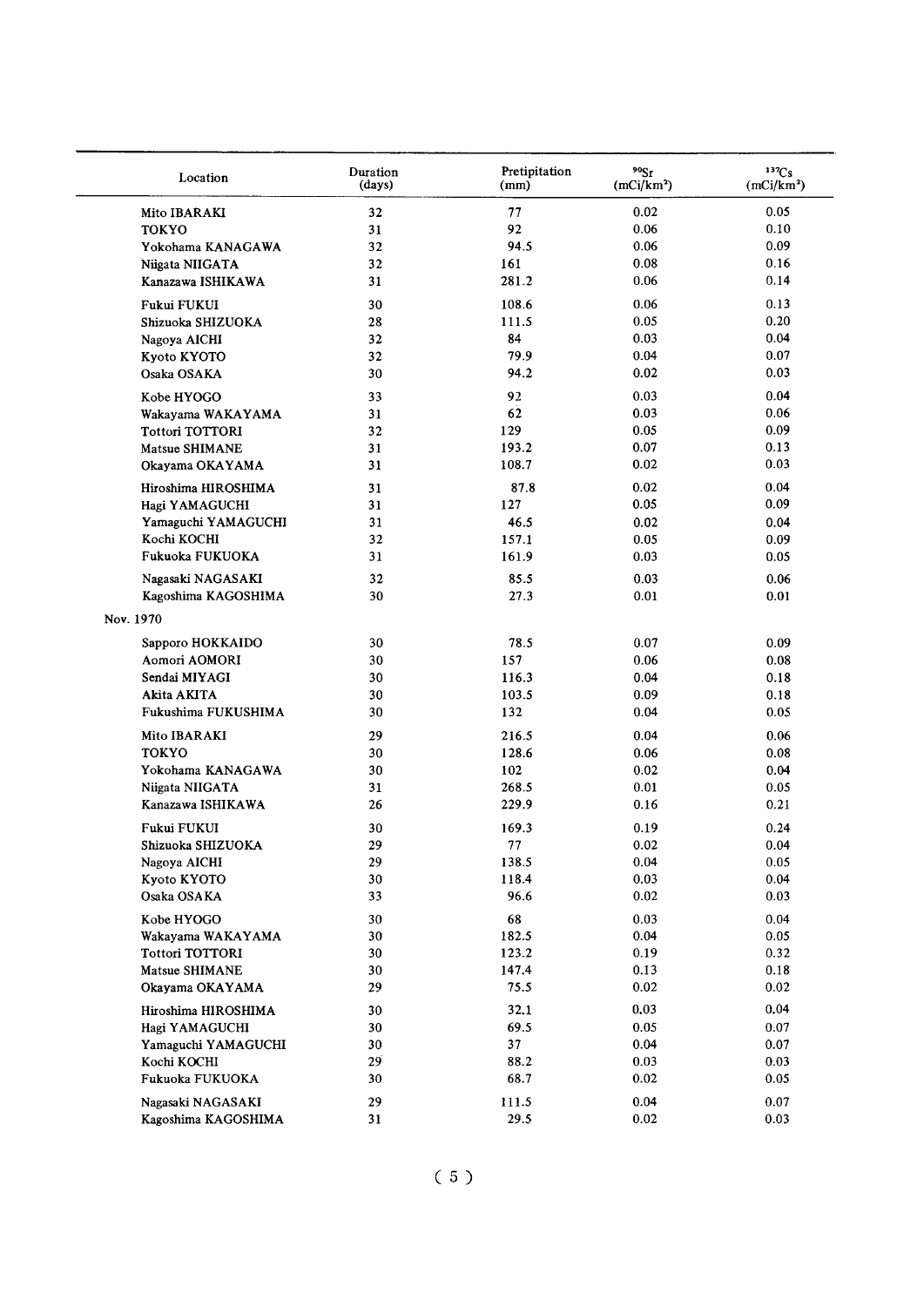| Location                          | Duration<br>(days) | Pretipitation<br>(mm) | 90 <sub>Sr</sub><br>(mCi/km <sup>2</sup> ) | 137Cs<br>(mCi/km <sup>2</sup> ) |
|-----------------------------------|--------------------|-----------------------|--------------------------------------------|---------------------------------|
| Dec. 1970                         |                    |                       |                                            |                                 |
| Sapporo HOKKAIDO                  | 31                 | 80.5                  | 0.01                                       | 0.03                            |
| Aomori AOMORI                     | 31                 | 179.5                 | 0.04                                       | 0.08                            |
| Sendai Miya                       | 31                 | 8.1                   | 0.01                                       | 0.02                            |
| Akita AKITA                       | 31                 | 133.5                 | 0.14                                       | 0.22                            |
| Fukushima FUKUSHIMA               | 35                 | 32.3                  | 0.03                                       | 0.07                            |
| Mito IBARAKI                      | 35                 | 26.5                  | 0.03                                       | 0.04                            |
| <b>TOKYO</b>                      | 36                 | 64.3                  | 0.03                                       | 0.06                            |
| Yokohama KANAGAWA                 | 36                 | 25                    | 0.03                                       | 0.05                            |
| Niigata NIIGATA                   | 34                 | 180                   | 0.01                                       | 0.08                            |
| Kanazawa ISHIKAWA                 | 23                 | 167.7                 | 0.14                                       | 0.36                            |
| Fukui FUKUI                       | 29                 | 335.6                 | 0.19                                       | 0.33                            |
| Shizuoka SHIZUOKA                 | 36                 | 60                    | 0.03                                       | 0.06                            |
| Nagoya AICHI                      | 35                 | 15                    | 0.03                                       | 0.04                            |
| Kyoto KYOTO                       | 33                 | 51.1                  | 0.02                                       | 0.04                            |
| Osaka OSAKA                       | 32                 | 3.3                   | 0.02                                       | 0.02                            |
| Kobe HYOGO                        | 36                 | 29                    | 0.02                                       | 0.04                            |
| Wakayama WAKAYAMA                 | 31                 | 33.5                  | 0.02                                       | 0.02                            |
| <b>Tottori TOTTORI</b>            | 34                 | 200.6                 | 0.23                                       | 0.38                            |
| Matsue SHIMANE                    | 31                 | 89                    | 0.12                                       | 0.18                            |
| Okayama OKAYAMA                   | 35                 | 19                    | 0.01                                       | 0.03                            |
| Hiroshima HIROSHIMA               | 26                 | 22                    | 0.01                                       | 0.02                            |
| Hagi YAMAGUCHI                    | 37                 | 40.5                  | 0.11                                       | 0.16                            |
| Yamaguchi YAMAGUCHI               | 35                 | 35                    | 0.06                                       | 0.10                            |
| Kochi KOCHI                       | 36                 | 95.8                  | 0.06                                       | 0.06                            |
| Fukuoka FUKUOKA                   | 31                 | 19                    | 0.02                                       | 0.08                            |
| Nagasaki NAGASAKI                 | 34                 | 64.5                  | 0.04                                       | 0.08                            |
| Kagoshima KAGOSHIMA               | 35                 | 34.5                  | 0.04                                       | 0.09                            |
| Jan. 1971                         |                    |                       |                                            |                                 |
|                                   | 31                 | 115.5                 | 0.03                                       | 0.05                            |
| Sapporo HOKKAIDO<br>Aomori AOMORI | 31                 | 139                   | 0.02                                       | 0.05                            |
| Sendai MIYAGI                     | 31                 | 38.8                  | 0.01                                       | 0.05                            |
| Akita AKITA                       | 31                 | 86.5                  | 0.08                                       | 0.15                            |
| Fukushima FUKUSHIMA               | 27                 | 46                    | 0.02                                       | 0.04                            |
| Mito IBARAKI                      | $\bf{27}$          | 34.5                  | 0.02                                       | 0.03                            |
| <b>TOKYO</b>                      | 27                 | 19                    | 0.02                                       | $0.02\,$                        |
| Yokohama KANAGAWA                 | ${\bf 28}$         | 45.5                  | 0.03                                       | 0.05                            |
| Niigata NIIGATA                   | 28                 | 148                   | 0.02                                       | 0.08                            |
| Kanazawa ISHIKAWA                 | 35                 | 272                   | 0.13                                       | 0.24                            |
| Fukui FUKUI                       | 36                 | 466.4                 | 0.22                                       | 0.33                            |
| Shizuoka SHIZUOKA                 | 28                 | 3.5                   | 0.03                                       | 0.07                            |
| Nagoya AICHI                      | 28                 | 13                    | 0.02                                       | 0.03                            |
| Kyoto KYOTO                       | 28                 | 45.7                  | 0.03                                       | 0.05                            |
| Osaka OSAKA                       | 26                 | 31.3                  | 0.01                                       | 0.03                            |
| Kobe HYOGO                        | 27                 | 14.5                  | 0.02                                       | 0.03                            |
| Wakayama WAKAYAMA                 | 31                 | 26                    | 0.02                                       | 0.02                            |
| <b>Tottori TOTTORI</b>            | ${\bf 29}$         | 67.8                  | 0.12                                       | 0.15                            |
| Matsue SHIMANE                    | 31                 | 122.3                 | 0.16                                       | 0.27                            |
| Hamada                            | 31                 | 117                   | 0.13                                       | 0.27                            |
| Okayama OKAYAMA                   | 27                 | 23.3                  | 0.01                                       | 0.02                            |
| Hiroshima HIROSHIMA               | 35                 | 19.2                  | 0.01                                       | 0.03                            |
|                                   |                    |                       |                                            |                                 |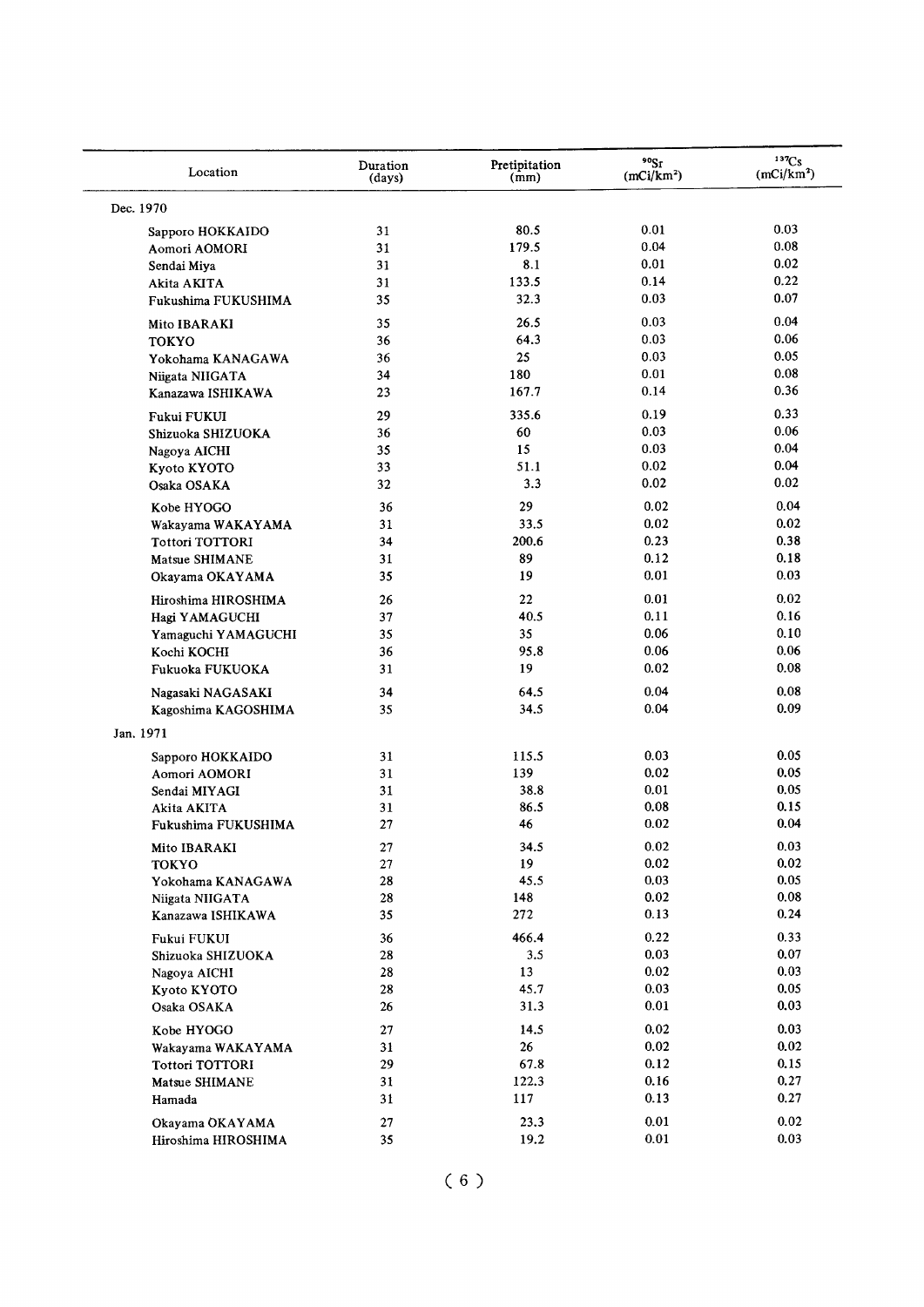| Location                           | Duration<br>(days) | Pretipitation<br>(mm) | $90$ Sr<br>p(Ci/km <sup>2</sup> ) | 137Cs<br>(pCi/km <sup>2</sup> ) |
|------------------------------------|--------------------|-----------------------|-----------------------------------|---------------------------------|
| Hagi YAMAGUCHI                     | 29                 | 128.5                 | 0.07                              | 0.09                            |
| Yamaguchi YAMAGUCHI                | 26                 | 88                    | 0.06                              | 0.08                            |
| Kochi KOCHI                        | 26                 | 24.8                  | 0.01                              | 0.03                            |
| Fukuoka FUKUOKA                    | 31                 | 132.2                 | 0.11                              | 0.17                            |
| Nagasaki NAGASAKI                  | 28                 | 78                    | 0.03                              | 0.07                            |
| Kagoshima KAGOSHIMA                | 29                 | 49.2                  | 0.03                              | 0.05                            |
| Feb. 1971                          |                    |                       |                                   |                                 |
| Sapporo HOKKAIDO                   | 29                 | 52.5                  | 0.01                              | 0.03                            |
| Aomori AOMORI                      | 28                 | 85                    | 0.02                              | 0.04                            |
| Sendai MIYAGI                      | 28                 | 42.7                  | 0.03                              | 0.08                            |
| Akita AKITA                        | 28                 | 112.9                 | 0.08                              | 0.15                            |
| Fukushima FUKUSHIMA                | 28                 | 35.5                  | 0.03                              | 0.06                            |
| Mito IBRAKI                        | 28                 | 22.5                  | 0.03                              | 0.07                            |
| <b>TOKYO</b>                       | 28                 | 33.6                  | 0.04                              | 0.05                            |
| Yokohama KANAGAWA                  | 29                 | 97.5                  | 0.03                              | 0.08                            |
| Niigata NIIGATA                    | 26                 | 108                   | 0.08                              | 0.18                            |
| Kanazawa ISHIKAWA                  | 28                 | 164                   | 0.14                              | 0.23                            |
| Fukui FUKUI                        | 28                 | 180.5                 | 0.14                              | 0.25                            |
| Shizuoka SHIZUOKA                  | 27                 | 146                   | 0.11                              | 0.21                            |
| Nagoya AICHI                       | 29                 | 47.5                  | 0.03                              | 0.06                            |
| Kyoto KYOTO                        | 29                 | 56.6                  | 0.02                              | 0.08                            |
| Osaka OSAKA                        | 28                 | 34.7                  | 0.02                              | 0.07                            |
| Kobe HYOGO                         | 29                 | 33                    | 0.03                              | 0.08                            |
| Wakayama WAKAYAMA                  | 28                 | 34                    | 0.02                              | 0.02                            |
| <b>Tottori TOTTORI</b>             | 28                 | 156.3                 | 0.10                              | 0.21                            |
| Matsue SHIMANE                     | 28                 | 214.8                 | 0.15                              | 0.26                            |
| Okayama OKAYAMA                    | 28                 | 28                    | 0.03                              | 0.04                            |
| Hiroshima HIROSHIMA                | 27                 | 64.5                  | 0.06                              | 0.10                            |
| Hagi YAMAGUCHI                     | 24                 | 118                   | 0.08                              | 0.13                            |
| Yamaguchi YAMAGUCHI                | 29                 | 87                    | 0.07                              | 0.15                            |
| Kochi KOCHI                        | 29                 | 55.9                  | 0.04                              | 0.10                            |
| Fukuoka FUKUOKA                    | 28                 | 69.6                  | 0.04                              | 0.09                            |
| Nagasaki NAGASAKI                  | 28                 | 107                   | 0.09                              | 0.15                            |
| Kagoshima KAGOSHIMA                | 26                 | 76.6                  | 0.08                              | 0.14                            |
| Mar. 1971                          |                    |                       |                                   |                                 |
| Sapporo HOKKAIDO                   | 31                 | 48.5                  | 0.04                              | 0.09                            |
| Aomori AOMORI                      | 31                 | 103.5                 | 0.02                              | 0.04                            |
| Sendai MIYAGI                      | 31                 | 41                    | 0.04                              | 0.09                            |
| Akita AKITA<br>Fukushima FUKUSHIMA | 31<br>31           | 126.5                 | 0.13                              | 0.18                            |
|                                    |                    | 98.7                  | 0.05                              | 0.08                            |
| Mito IBRAKI<br><b>TOKYO</b>        | 31                 | 49                    | 0.07                              | 0.09                            |
| Yokohama KANAGAWA                  | 31                 | 87.4                  | 0.07                              | 0.09                            |
| Niigata NIIGATA                    | 31<br>35           | 111                   | 0.09                              | 0.13                            |
| Kanazawa ISHIKAWA                  | 31                 | 87.5<br>125           | 0.15<br>0.18                      | 0.26<br>0.26                    |
| Fukui FUKUI                        | 28                 |                       |                                   |                                 |
| Shizuoka SHIZUOKA                  | 31                 | 167.4<br>186          | 0.23<br>0.15                      | 0.36                            |
| Nagoya AICHI                       | 30                 | 88.5                  | 0.12                              | 0.21<br>0.17                    |
| Kyoto KYOTO                        | 29                 | 129.5                 | 0.11                              | 0.20                            |
| Osaka OSAKA                        | 30                 | 101.6                 | 0.16                              | 0.23                            |
| Kobe HYOGO                         |                    |                       |                                   |                                 |
|                                    | 33                 | 78.7                  | 0.16                              | 0.25                            |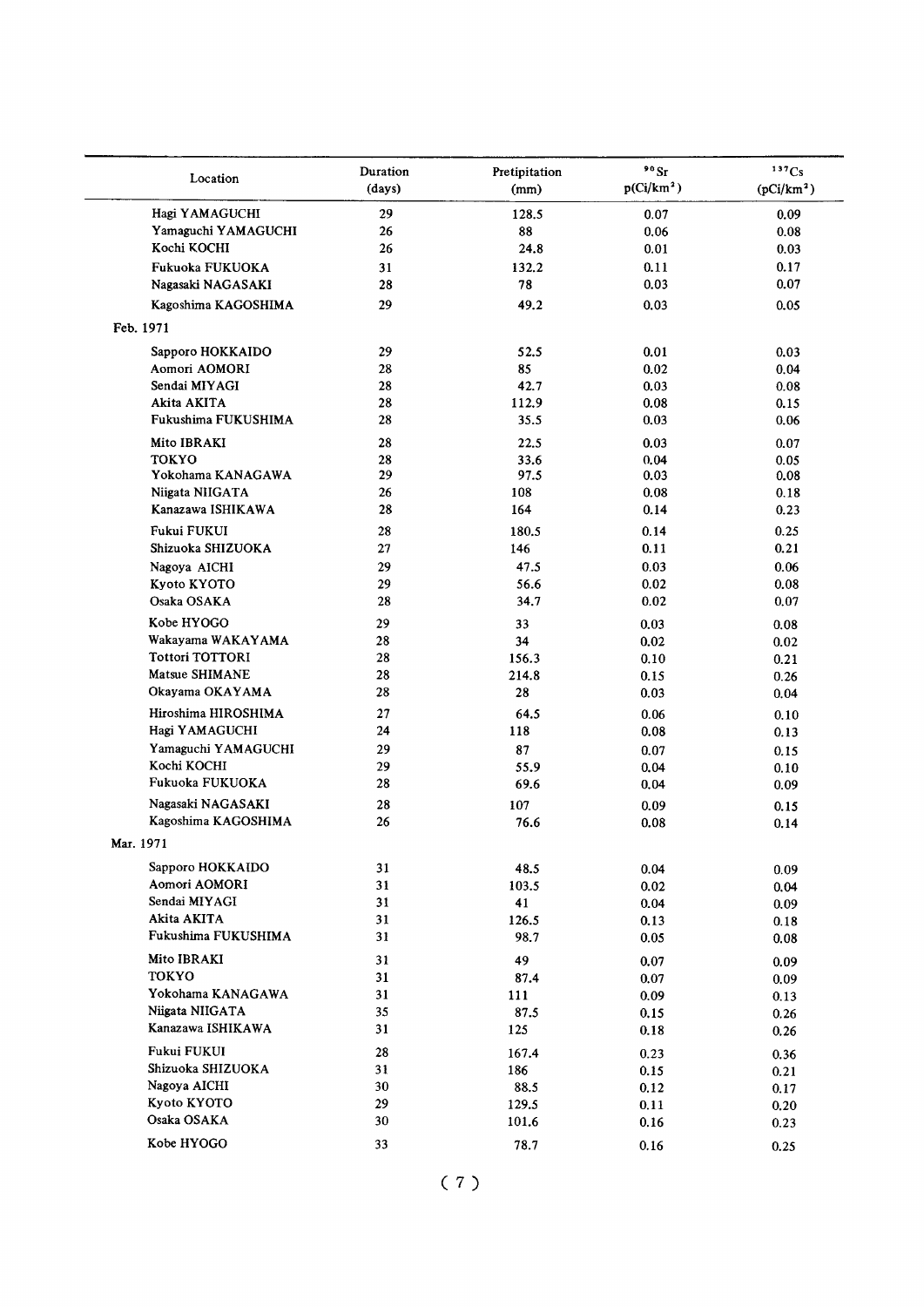| Location               | Duration<br>(days) | Pretipitation<br>(mm) | "<br>(pCi/km <sup>2</sup> ) | 137Cs<br>(pCi/km <sup>2</sup> ) |
|------------------------|--------------------|-----------------------|-----------------------------|---------------------------------|
| Wakayama WAKAYAMA      | 31                 | 81.5                  | 0.11                        | 0.11                            |
| <b>Tottori TOTTORI</b> | 31                 | 65.2                  | 0.16                        | 0.31                            |
| Matsue SHIMANE         | 31                 | 76                    | 0.18                        | 0.30                            |
| Okayama OKAYAMA        | 31                 | 60.7                  | 0.09                        | 0.15                            |
| Hiroshima HIROSHIMA    | 31                 | 77.8                  | 0.13                        | 0.18                            |
| Hagi YAMAGUCHI         | 31                 | 128.8                 | 0.18                        | 0.30                            |
| Yamaguchi YAMAGUCHI    | 31                 | 108.5                 | 0.23                        | 0.35                            |
| Kochi KOCHI            | 28                 | 88.6                  | 0.13                        | 0.20                            |
| <b>Fukuoka FUKUOKA</b> | 31                 | 85.1                  | 0.13                        | 0.21                            |
| Nagasaki NAGASAKI      | 31                 | 112                   | 0.17                        | 0.26                            |
| Kagoshima KAGOSHIMA    | 31                 | 69                    | 0.14                        | 0.21                            |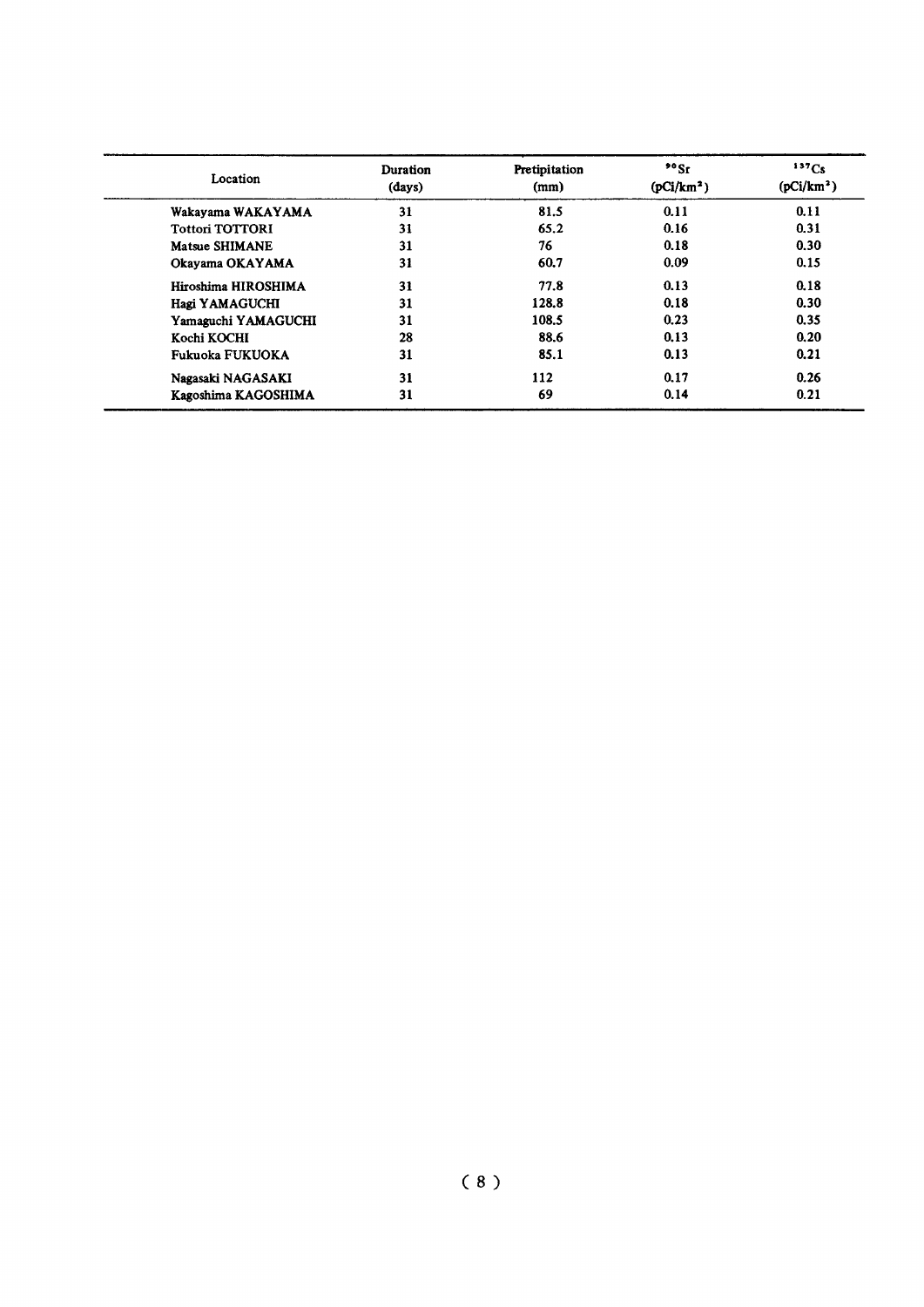

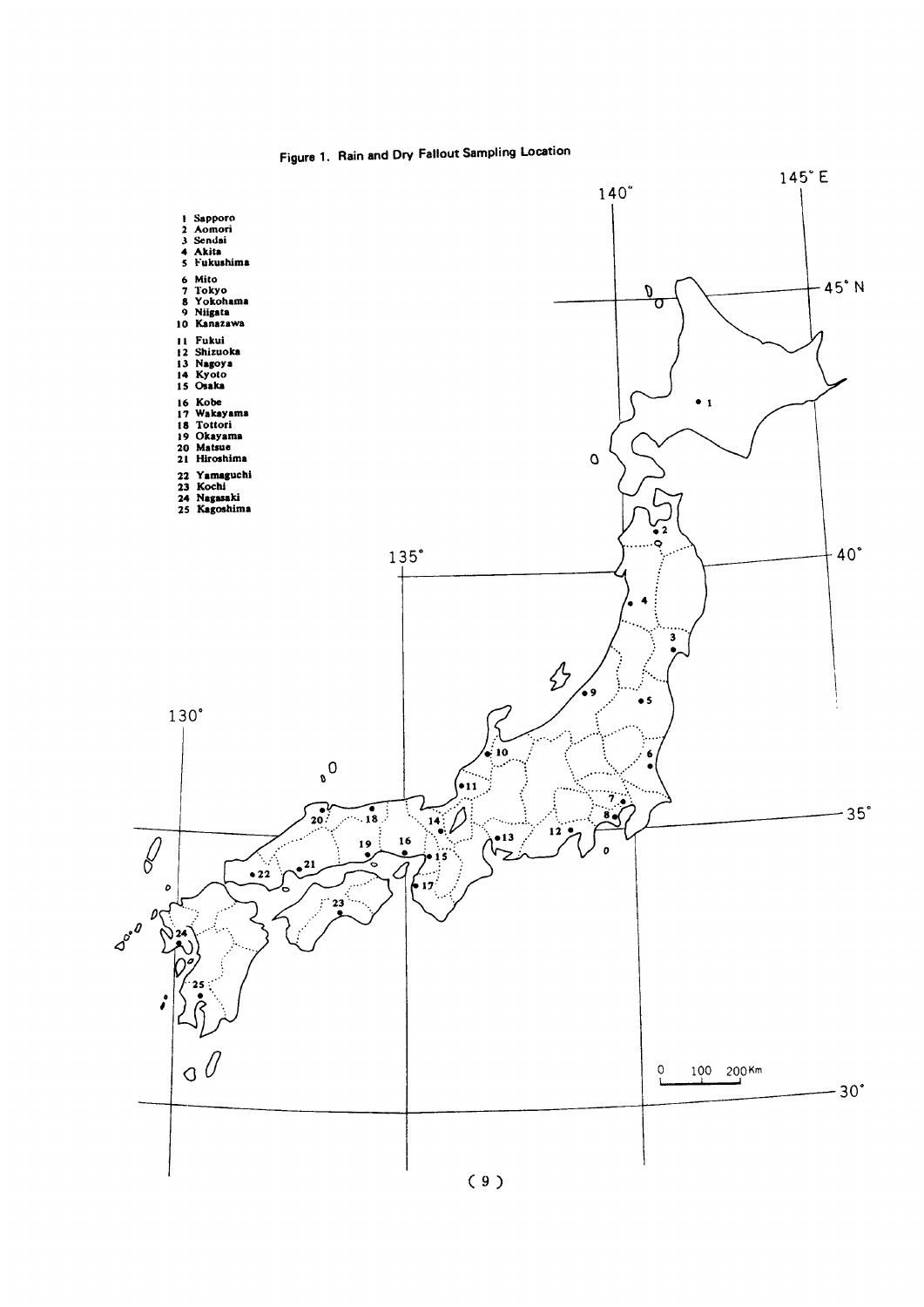## Dietary Data

#### Strontium-90 and Cesium-137 in milk

#### (Japan Analytical Chemistry Research Institute)

Since December 1961, milk samples from various parts of Japan have been collected by 28 prefectural public health laboratories and analyzed for Strontium-90 and Cesium-137 content at the Japan analytical Chemistry Research Institute. Sampling locations are indicated in Figure 2.

Three liters of fresh milk were purchased at a representative farm in each prefecture and carbonized by the public health laboratories.

The carbonized samples were sent to the Japan Analytical Chemistry Research Institute and ashed, then analyzed using the method recommended by Science and Technology Agency.

Results obtained durig the period from April 1970 to March 1971 are shown in Table 2.

| Table 2. | $90$ Sr and $137$ Cs in Milk                                  |
|----------|---------------------------------------------------------------|
|          | $-$ Apr. 1970 to Mar. 1971 $-$                                |
|          | by T. Asari, M. Chiba and M. Kuroda                           |
|          | (Japan Analytical Chemistry Research Institute)               |
|          | $(Continued from Table A)$ Leona No. $26$ of this Publication |

 $\overline{1}$ 

(Continued from Table 4, Issue No. 26, of this Publication)

| Location             |             | Component    |             |              | 90 Sr     |              | 137Cs    |
|----------------------|-------------|--------------|-------------|--------------|-----------|--------------|----------|
|                      | Ash $(g/g)$ | $Ca(g/\ell)$ | $K(g/\ell)$ | $(pCi/\ell)$ | (pCi/gCa) | $(pCi/\ell)$ | (pCi/gK) |
| Apr. 1970            |             |              |             |              |           |              |          |
| Aomori AOMORI        | 7.30        | 1.09         | 1.42        | 14.9         | 13.7      | 23.2         | 16.3     |
| Nishikanbara NIIGATA | 7.00        | 1.07         | 1.46        | 3.0          | 2.8       | 9.3          | 6.4      |
| Shiroishi MIYAGI     | 10.03       | 1.35         | 1.30        | 2.8          | 2.1       | 10.6         | 8.2      |
| Futaba FUKUSHIMA     | 6.73        | 1.04         | 1.34        | 9.7          | 9.3       | 10.5         | 7.8      |
| Fukushima FUKUSHIMA  | 7.50        | 1.16         | 1.48        | 3.9          | 3.4       | 17.7         | 12.0     |
| Mito IBARAKI         | 7.50        | 1.10         | 1.51        | 2.1          | 1.9       | 11.9         | 7.9      |
| Kanazawa ISHIKAWA    | 5.50        | 0.87         | 1.08        | 5.0          | 5.7       | 10.0         | 9.3      |
| Tsuyama OKAYAMA      | 7.40        | 1.07         | 1.39        | 4.9          | 4.6       | 12.7         | 9.1      |
| May 1970             |             |              |             |              |           |              |          |
| Sapporo HOKKAIDO     | 7.33        | 1.28         | 1.42        | 3.3          | 2.6       | 18.7         | 13.2     |
| Asahikawa HOKKAIDO   | 7.57        | 1.34         | 1.53        | 8.3          | 6.2       | 32.3         | 21.1     |
| Akita AKITA          | 7.60        | 1.11         | 1.59        | 3.8          | 3.4       | 6.4          | 4.0      |
| Izuoshima TOKYO      | 6.00        | 0.91         | 1.23        | 6.3          | 6.9       | 47.7         | 38.8     |
| Yokohama KANAGAWA    | 7.40        | 1.11         | 1.46        | 1.4          | 1.3       | 8.2          | 5.6      |
| Gotenba SHIZUOKA     | 9.50        | 1.40         | 2.23        | 3.0          | 2.1       | 38.7         | 17.4     |
| <b>Toyota AICHI</b>  | 6.77        | 1.19         | 1.42        | 2.5          | 2.1       | 9.5          | 6.7      |
| Kyoto KYOTO          | 6.63        | 1.01         | 1.31        | 2.0          | 2.0       | 11.3         | 8.6      |
| Wakayama WAKAYAMA    | 5.47        | 0.77         | 1.05        | 1.7          | 2.2       | 5.1          | 4.9      |
| Toyono OSAKA         | 7.20        | 1.31         | 1.49        | 5.0          | 3.8       | 9.8          | 6.6      |
| Akashi HYOGO         | 7.13        | 1.01         | 1.36        | 1.6          | 1.6       | 5.6          | 4.1      |
| Kishimoto TOTTORI    | 7.33        | 1.29         | 1.50        | 6.4          | 5.0       | 29.4         | 19.6     |
| Oda SHIMANE          | 7.17        | 1.12         | 1.37        | 10.5         | 9.1       | 36.6         | 26.7     |
| Kabe HIROSHIMA       | 8.57        | 1.34         | 1.45        | 2.9          | 2.2       | 11.5         | 7.9      |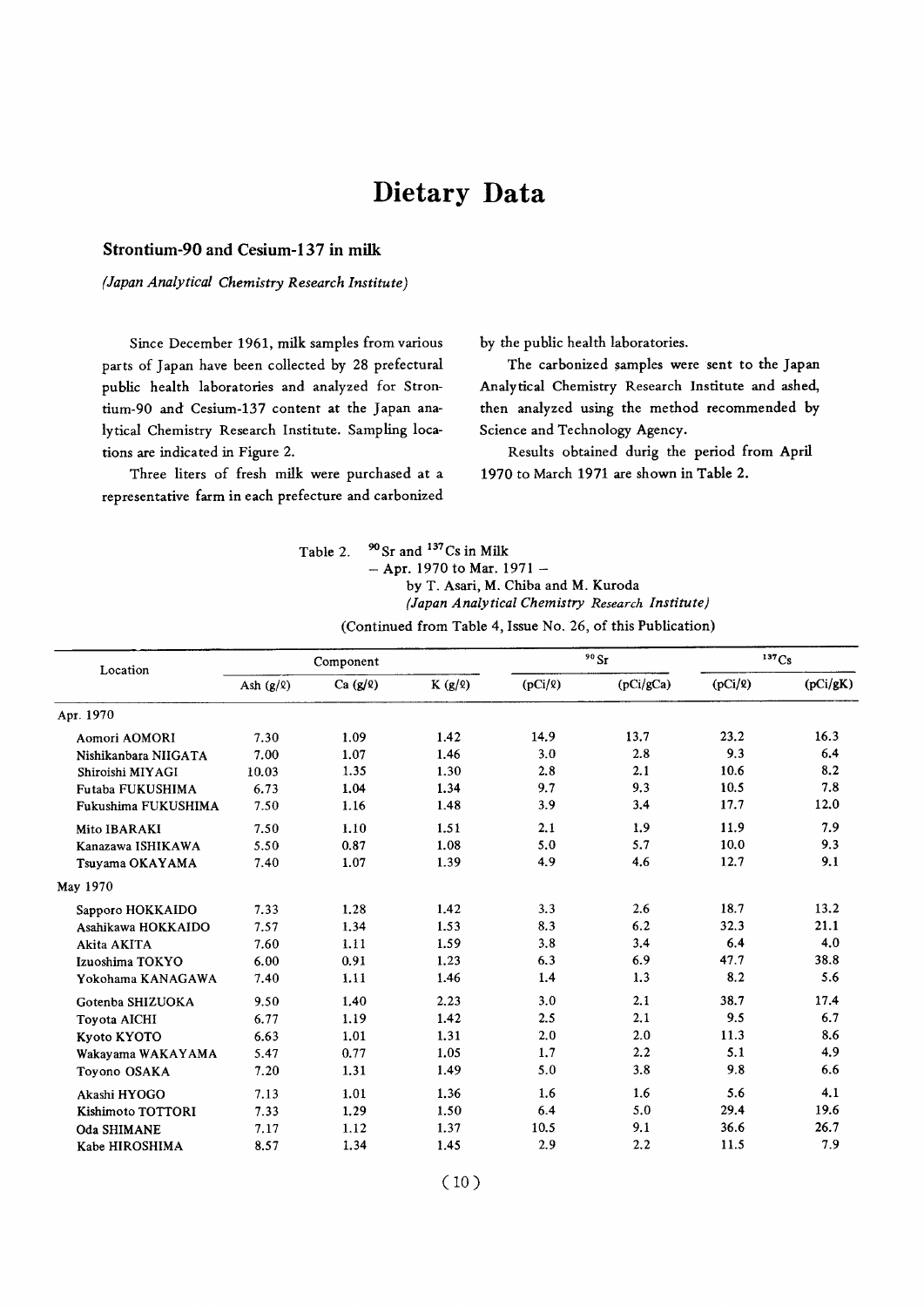|                      |                | Component |        |         | $90$ Sr   |              | 137Cs    |
|----------------------|----------------|-----------|--------|---------|-----------|--------------|----------|
| Location             | Ash $(g/\ell)$ | Ca(g/g)   | K(g/g) | (pCi/2) | (pCi/gCa) | $(pCi/\ell)$ | (pCi/gK) |
| Kochi KOCHI          | 9.30           | 1.30      | 1.56   | 4.4     | 3.4       | 14.1         | 9.0      |
| Nagasaki NAGASAKI    | 7.03           | 1.24      | 1.53   | 5.1     | 2.1       | 22.7         | 14.8     |
| June 1970            |                |           |        |         |           |              |          |
| Asahikawa HOKKAIDO   | 7.33           | 1.16      | 1.67   | 2.0     | 1.7       | 18.0         | 10.8     |
| Aomori AOMORI        | 6.50           | 1.20      | 1.35   | 8.4     | 7.0       | 25.4         | 18.8     |
| Shiroishi MIYAGI     | 6.50           | 1.01      | 1.44   | 2.3     | 2.3       | 15.5         | 10.8     |
| Futaba FUKUSHIMA     | 6.83           | 1.07      | 1.40   | 10.1    | 9.4       | 38.3         | 27.4     |
| Fukushima FUKUSHIMA  | 6.97           | 1.04      | 1.53   | 5.4     | 5.2       | 19.2         | 12.5     |
| Nishikanbara NIIGATA | 6.27           | 0.87      | 1.46   | 4.2     | 4.8       | 10.7         | 7.3      |
| Mito IBARAKI         | 6.53           | 0.98      | 1.42   | 1.5     | 1.5       | 6.6          | 4.2      |
| Gotenba SHIZUOKA     | 6.93           | 1.00      | 1.56   | 6.7     | 6.7       | 41.5         | 26.6     |
| Kanazawa ISHIKAWA    | 6.83           | 0.98      | 1.51   | 4.0     | 4.1       | 13.7         | 9.1      |
| Toyono OSAKA         | 7.50           | 1.10      | 1.65   | 5.0     | 4.5       | 9.0          | 5.8      |
| Tsuyama OKAYAMA      | 7.33           | 1.06      | 1.72   | 3.2     | 3.0       | 17.7         | 10.3     |
| Ato YAMAGUCHI        | 6.83           | 1.20      | 1.47   | 5.4     | 4.5       | 14.4         | 9.8      |
| Koga FUKUOKA         | 7.53           | 1.06      | 1.55   | 3,8     | 3.6       | 10.1         | 6.5      |
| Kajiki KAGOSHIMA     | 7.73           | 1.17      | 1.55   | 9.5     | 8.1       | 29.7         | 19.2     |
| <b>July 1970</b>     |                |           |        |         |           |              |          |
| Sapporo HOKKAIDO     | 7.23           | 0.98      | 1.33   | 4.3     | 4.4       | 22.0         | 16.5     |
| Akita AKITA          | 7.67           | 1.06      | 1.52   | 6.4     | 6.0       | 21.7         | 14.3     |
| Toyota AICHI         | 6.83           | 0.94      | 1.50   | 2.5     | 2.7       | 9.5          | 6.3      |
| Fukui FUKUI          | 7.23           | 1.01      | 1.45   | 5.2     | 5.1       | 12.1         | 8.3      |
| Kyoto KYOTO          | 6.73           | 1.02      | 1.47   | 2.9     | 2.8       | 10.7         | 7.3      |
| Akashi HYOGO         | 7.00           | 1.06      | 1.43   | 2.6     | 2.5       | 5.7          | 4.0      |
| Kishimoto TOTTORI    | 7.03           | 1.09      | 1.52   | 7.1     | 6.5       | 24.0         | 15.8     |
| <b>Oda SHIMANE</b>   | 6.43           | 0.99      | 1.33   | 11.5    | 11.6      | 79.9         | 60.1     |
| Kabe HIROSHIMA       | 7.60           | 1.02      | 1.51   | 1.9     | 1.9       | 8.3          | 5.5      |
| <b>Ato YAMAGUCHI</b> | 7.47           | 1.02      | 1.66   | 7.1     | 7.0       | 15.2         | 9,2      |
| Kochi KOCHI          | 8.67           | 1.16      | 1.51   | 4.8     | 4.1       | 12.0         | 7.9      |
| Koga FUKUOKA         | 7.27           | 1.05      | 1.57   | 3.3     | 3.1       | 10.5         | 6.7      |
| Nagasaki NAGASAKI    | 7.00           | 1.15      | 1.44   | 5.3     | 4.6       | 21.9         | 15.2     |
| Kajiki KAGOSHIMA     | 6.77           | 1.00      | 1.45   | 5.4     | 5.4       | 17.4         | 12.0     |
| Aug. 1970            |                |           |        |         |           |              |          |
| Asahikawa HOKKAIDO   | 7.37           | 1.90      | 1.57   | 10.9    | 9.1       | 28.6         | 18.2     |
| Aomori AOMORI        | 6.60           | 0.94      | 1.51   | 13.5    | 14.4      | 30.9         | 20.5     |
| Shiroishi MIYAGI     | 6.57           | 1.00      | 1.51   | 3.8     | 3.8       | 12.6         | 8.3      |
| Fukushima FUKUSHIMA  | 7.63           | 1.17      | 1.68   | 7.9     | 6.8       | 23.3         | 13.9     |
| Futaba FUKUSHIMA     | 6.73           | 0.90      | 1.72   | 7.7     | 8.6       | 21.4         | 12.4     |
| Nishikanbara NIIGATA | 8.23           | 0.98      | 2.01   | 4.2     | 4.3       | 7.2          | 3.6      |
| Yokohama KANAGAWA    | 7.20           | 1.13      | 1.42   | 1.7     | 1.5       | 6.7          | 4.7      |
| Gotenba SHIZUOKA     | 7.83           | 1.14      | 1.73   | 7.2     | 6.4       | 63.9         | 36.9     |
| Nonoichi ISHIKAWA    | 5.93           | 0.92      | 1.29   | 3,6     | 3.9       | 12.1         | 9.4      |
| Tsuyama OKAYAMA      | 7.10           | 1.01      | 1.71   | 5.0     | 5.0       | 12.9         | 7.5      |
| Ato YAMAGUCHI        | 7.27           | 1.11      | 1.61   | 7.3     | 6.6       | 6.6          | 4.1      |
| Sept. 1970           |                |           |        |         |           |              |          |
| Sapporo HOKKAIDO     | 7.33           | 1.12      | 1.49   | 6.1     | 5.4       | 15.2         | 10.2     |
| Akita AKITA          | 7.33           | 1.13      | 1.43   | 6.1     | 5.4       | 13.3         | 9.3      |
| Izuoshima TOKYO      | 6.64           | 1.03      | 1.34   | 4.9     | 4.8       | 43.2         | 32.2     |
| Toyota AICHI         | 6.77           | 0.91      | 1.35   | 2.1     | 2.3       | 4.9          | 3.6      |
| Fukui FUKUI          | 6.90           | 1.08      | 1.33   | 4.0     | 3.7       | 8.6          | 6.5      |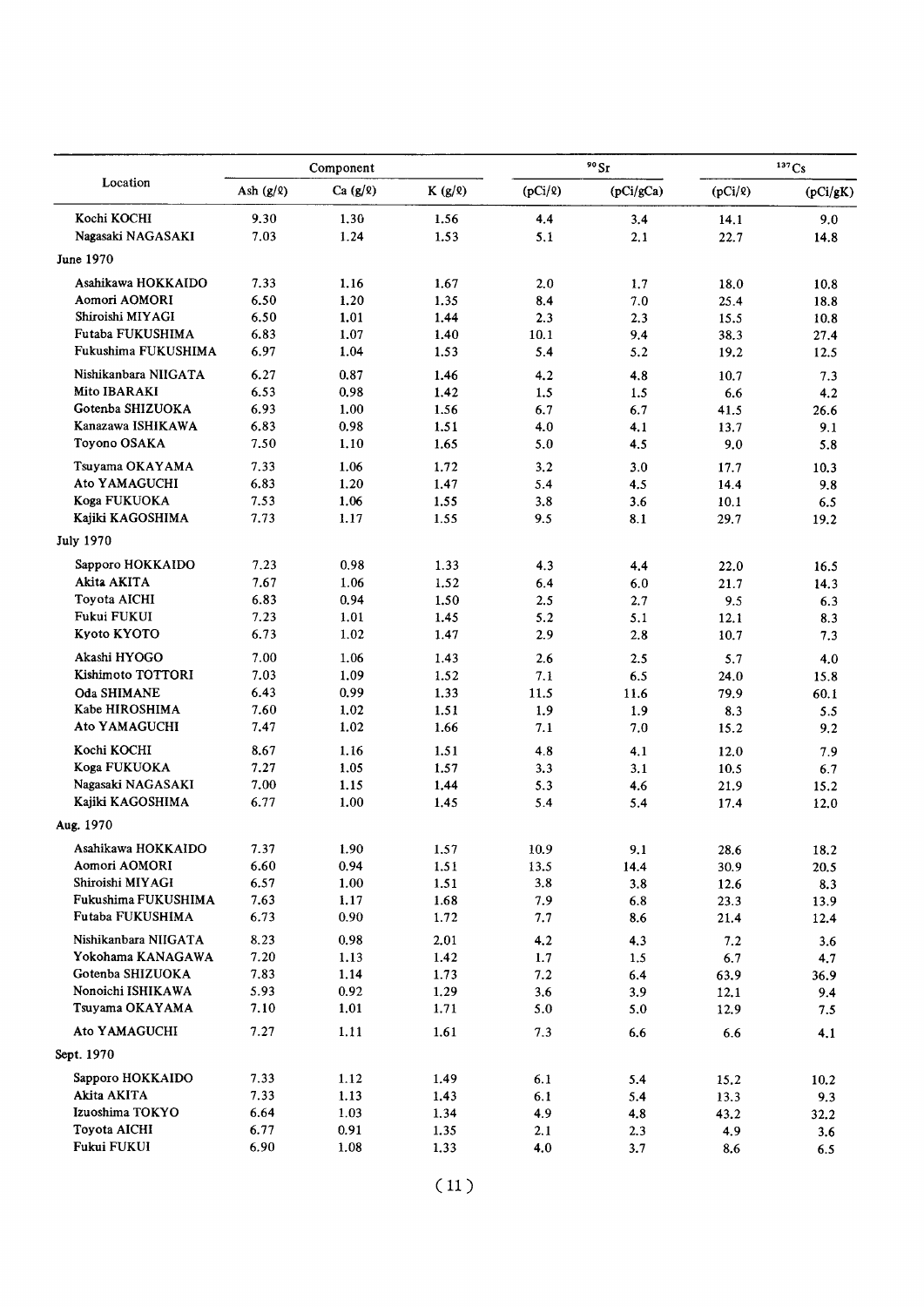|                      |             | Component     |             |              | 90 <sub>Sr</sub> |              | 137C <sub>S</sub> |
|----------------------|-------------|---------------|-------------|--------------|------------------|--------------|-------------------|
| Location             | Ash $(g/g)$ | Ca $(g/\ell)$ | $K(g/\ell)$ | $(pCi/\ell)$ | (pCi/gCa)        | $(pCi/\ell)$ | (pCi/gK)          |
| Kyoto KYOTO          | 6.47        | 1.01          | 1.42        | 2.1          | 2.1              | 6.0          | 4.2               |
| Wakayama WAKAYAMA    | 6.28        | 0.93          | 1.17        | 2.3          | 2.5              | 4.3          | 3.7               |
| Wakayama WAKAYAMA    | 5.92        | 0.75          | 1.03        | 1.5          | 2.0              | 2.2          | 2.1               |
| Toyono OSAKA         | 7.47        | 1.12          | 1.64        | 4.9          | 4.4              | 8.4          | 5.1               |
| Akashi HYOGO         | 6.90        | 1.09          | 1.40        | 1.4          | 1.3              | 5.9          | 4.2               |
| Kishimoto TOTTORI    | 7.10        | 1,06          | 1.51        | 6.7          | 6.3              | 22.8         | 15.1              |
| Oda SHIMANE          | 8.27        | 1.49          | 1.47        | 24.2         | 16.2             | 82.6         | 56.2              |
| Kabe HIROSHIMA       | 7.03        | 1.06          | 1.35        | 3,4          | 3.2              | 7.2          | 5.3               |
| Kochi KOCHI          | 7.07        | 0.99          | 1.66        | 2.8          | 2.8              | 5.8          | 3.5               |
| Koga FUKUOKA         | 7.37        | 1.04          | 1.44        | 2.7          | 2.6              | 8.0          | 5.6               |
| Nagasaki NAGASAKI    | 5.83        | 0.88          | 1.17        | 4.5          | 5.1              | 15.4         | 13.2              |
| Oct. 1970            |             |               |             |              |                  |              |                   |
| Asahikawa SAPPORO    | 7.50        | 1.12          | 1.55        | 12.0         | 10.7             | 22.9         | 14.8              |
| Aomori AOMORI        | 6.67        | 0.97          | 1.46        | 22.9         | 23.6             | 27.8         | 19.0              |
| Shiroishi MIYAGI     | 7.13        | 1.09          | 1.53        | 3.4          | 3.1              | 13.3         | 8.7               |
| Nishikanbara NIIGATA | 7.27        | 1.01          | 1.57        | 1.8          | 1.8              | 7.1          | 4.5               |
| Futaba FUKUSHIMA     | 7.17        | 0.97          | 1.47        | 9.9          | 10.2             | 17.1         | 11.6              |
| Fukushima FUKUSHIMA  | 8.10        | 1.16          | 1.58        | 7.2          | 6.2              | 26.1         | 16.5              |
| Mito IBARAKI         | 7.37        | 1.04          | 1.47        | 2.2          | 2.1              | 10.1         | 6.9               |
| Yokohama KANAGAWA    | 7.83        | 1.14          | 1.78        | 1.8          | 1.6              | 6.1          | 3.4               |
| Nonoichi ISHIKAWA    | 7.17        | 1.03          | 1.43        | 4.5          | 4.4              | 12.0         | 8.4               |
| Tsuyama OKAYAMA      | 7.07        | 1.08          | 1.44        | 4.0          | 3,7              | 6.2          | 4.3               |
| Kajiki KAGOSHIMA     | 7.63        | 1.14          | 1.50        | 5.9          | 5.2              | 14.1         | 9.4               |
| Nov. 1970            |             |               |             |              |                  |              |                   |
| Sapporo HOKKAIDO     | 7.33        | 1.08          | 1.53        | 4.2          | 3.9              | 17.1         | 11.2              |
| Akita AKITA          | 7.80        | 1.20          | 1.27        | 5.9          | 4.9              | 9.5          | 7.5               |
| Izuoshima TOKYO      | 7.72        | 1.14          | 1.67        | 6.4          | 5.6              | 49.5         | 29.6              |
| Toyono OSAKA         | 7.80        | 1.17          | 1.56        | 3.0          | 2.6              | 9.0          | 5.8               |
| Toyota AICHI         | 6.97        | 1.11          | 1.39        | 1.9          | 1.7              | 6.9          | 5.0               |
| Kabe HIROSHIMA       | 6.53        | 0.93          | 1.37        | 4.2          | 4.5              | 5.6          | 4.1               |
| Ato YAMAGUCHI        | 7.33        | 0.96          | 1.46        | 6.6          | 6.9              | 9.8          | 6.7               |
| Kishimoto TOTTORI    | 7.37        | 1.10          | 1.55        | 6.6          | 6.0              | 22.4         | 14.5              |
| Kochi KOCHI          | 7.47        | 1.15          | 1.44        | 5.4          | 4.7              | 9.1          | 6.3               |
| Koga FUKUOKA         | 7.10        | 1.00          | 1.20        | $3.0\,$      | $3.0\,$          | 7.1          | 5.9               |
| Nagasaki NAGASAKI    | 6.93        | 1.05          | 1.38        | 2.7          | 2.6              | 9.0          | 6.5               |
| Kajiki KAGOSHIMA     | 7.70        | 1.22          | 1.46        | 8.7          | 7.1              | 13.7         | 9,4               |
| Dec. 1970            |             |               |             |              |                  |              |                   |
| Asahikawa HOKKAIDO   | 7.53        | 1.19          | 1.62        | 13.7         | 11.5             | 18.9         | 11.7              |
| Aomori AOMORI        | 6.57        | 0.97          | 1.39        | 9.7          | 10.0             | 26.7         | 19.2              |
| Shiroishi MIYAGI     | 7.27        | 1.14          | 1.42        | 3.4          | 3.0              | 12.6         | 8.9               |
| Futaba FUKUSHIMA     | 6.00        | 0.77          | 1.23        | 6.2          | 8.1              | 10.2         | 8.3               |
| Fukushima FUKUSHIMA  | 7.57        | 1.09          | 1.38        | 10.1         | 9.3              | 11.8         | 8.5               |
| Nishikanbara NIIGATA | 8.05        | 1.34          | 1.68        | 7.5          | 5.6              | 9.0          | 5.4               |
| Mito IBARAKI         | 7.47        | 1.16          | 1.52        | 2.5          | 2.2              | 11.6         | 7.6               |
| Yokohama KANAGAWA    | 6.54        | 0.92          | 1.37        | 1.9          | 2.1              | 4.8          | 3.5               |
| Gotenba SHIZUOKA     | 7.50        | 1.18          | 1.54        | 4.7          | 4.0              | 38.9         | 25.3              |
| Fukui FUKUI          | 7.20        | 1.07          | 1.26        | 3.3          | 3.1              | 9.8          | 7.8               |
| Nonoichi ISHIKAWA    | 6.07        | 0.83          | 1.30        | 3.2          | 3.9              | 9.6          | 7.4               |
| Wakayama WAKAYAMA    | 5.72        | 0.82          | 1.08        | 1.4          | 1.7              | 3.0          | 2,8               |
| Akashi HYOGO         | 7.73        | 1.11          | 1.47        | 1.7          | 1.5              | 6.7          | 4.6               |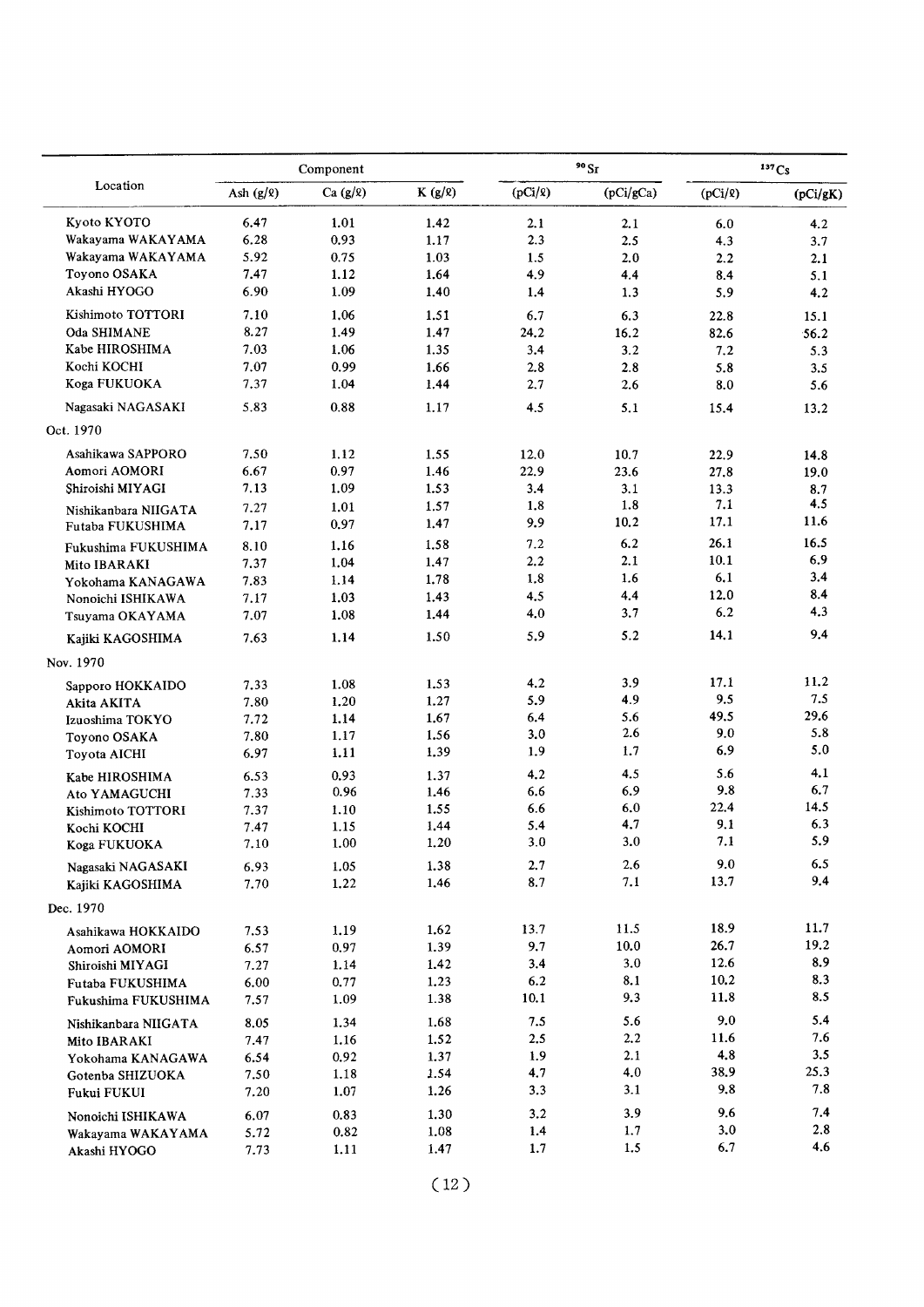|                                 |                | Component       |             |              | $90$ Sr   |              | 137Cs    |
|---------------------------------|----------------|-----------------|-------------|--------------|-----------|--------------|----------|
| Location                        | Ash $(g/\ell)$ | Ca $(g/g)$      | $K(g/\ell)$ | $(pCi/\ell)$ | (pCi/gCa) | $(pCi/\ell)$ | (pCi/gK) |
| Tsuyama OKAYAMA                 | 7.43           | 1.12            | 1,48        | 3.8          | 3.4       | 16.2         | 10.9     |
| Jan. 1971                       |                |                 |             |              |           |              |          |
| Sapporo HOKKAIDO                | 7.13           | 1.05            | 1.58        | 4,8          | 4.6       | 14.0         | 8.9      |
| Akita AKITA                     | 7.13           | 1.05            | 1.50        | 6.4          | 6.1       | 13.5         | 9.0      |
| Izuoshima TOKYO                 | 6.80           | 1.07            | 1.39        | 6.9          | 6.4       | 20.9         | 15.0     |
| Yokohama KANAGAWA               | 7.44           | 1.06            | 1.56        | 1.3          | 1,2       | 6.2          | 4.0      |
| Toyota AICHI                    | 7.03           | 0.96            | 1.63        | 1.1          | 1.7       | 7.7          | 4.7      |
| Kyoto KYOTO                     | 6.60           | 1.03            | 1.30        | 2.9          | 2.8       | 6.8          | 5.2      |
| Wakayama WAKAYAMA               | 5.53           | 0.74            | 0.99        | 1.4          | 1.9       | 3.9          | 3.9      |
| Toyono OSAKA                    | 7.60           | 1.15            | 1.52        | 2.7          | 2.3       | 8.4          | 5.5      |
| Akashi HYOGO                    | 7.93           | 1.11            | 1.51        | 3.0          | 2.7       | 15.5         | 10.3     |
| Kishimoto TOTTORI               | 7.40           | 1.10            | 1.55        | 5.4          | 4.9       | 12.5         | 8.1      |
| Oda SHIMANE                     | 7.10           | 1.10            | 1.38        | 10.2         | 9.3       | 31.8         | 23.0     |
| Kabe HIROSHIMA                  | 6.77           | 1.01            | 1.11        | 3.9          | 3.9       | 4.0          | 3.6      |
| Ato YAMAGUCHI                   | 7.50           | 1.15            | 1.64        | 1.9          | 1.7       | 11.2         | 6.8      |
| Kochi KOCHI                     | 7.43           | 1.04            | 1.56        | 3.5          | 3.4       | 8.7          | 5.6      |
| Koga FUKUOKA                    | 7.67           | 1.15            | 1.49        | 3.7          | 3,2       | 10.4         | 7.0      |
| Feb. 1971                       |                |                 |             |              |           |              |          |
| Asahikawa HOKKAIDO              | 7.33           | 1.09            | 1.62        | 11.3         | 10.4      | 13.0         | 8.0      |
| Aomori AOMORI                   | 7.13           | 1.05            | 1.42        | 8.5          | 8.1       | 5.2          | 3.7      |
| Shiroishi MIYAGI                | 7.20           | 1.13            | 1.58        | 2.8          | 2.5       | 12.9         | 8.2      |
| Futaba FUKUSHIMA                | 7.70           | 1.14            | 1.71        | 11.5         | 10.1      | 6.2          | 3.6      |
| Fukushima FUKUSHIMA             | 8.37           | 1.11            | 1.72        | 9.6          | 8.6       | 12.2         | 71.0     |
| Nishikanbara NIIGATA            | 7.60           | 1.27            | 1.45        | 7.3          | 5.7       | 11.3         | 7.8      |
| Mito IBARAKI                    | 7.47           | 1.04            | 1.47        | 2.4          | 2.3       | 9.0          | 6.1      |
| Gotenba SHIZUOKA                | 7.40           | 1.22            | 1.65        | 8.8          | 7.2       | 27.4         | 16.6     |
| Fukui FUKUI                     | 7.33           | 1.06            | 1.33        | 2.5          | 2.4       | 3.9          | 2.9      |
| Tsuyama OKAYAMA                 | 7.47           | 1.15            | 1.53        | 3.0          | 2.6       | 16.0         | 10.5     |
| Mar. 1971                       |                |                 |             |              |           |              |          |
| Sapporo HOKKAIDO                | 7.43           | 1.12            | 1.48        | 5.6          | 5.0       | 6.5          | 4.4      |
| Akita AKITA                     | 7.60           | 1.06            | 1.71        | 3,4          | 3.2       | 9.9          | 5.8      |
| Izuoshima TOKYO                 | 6.72           | 1.02            | 1.36        | 6.2          | 6.1       | 32.6         | 23.9     |
| Yokohama KANAGAWA               | 7.34           | 1.06            | 1.64        | 2.3          | 2,2       | 9.6          | 5.9      |
| Nonoichi ISHIKAWA               | 6.27           | 0.97            | 1.33        | 3.4          | 3.6       | 9.8          | 7.4      |
| Toyota AICHI                    | 6.40           | 1.02            | 1.52        | 2.1          | 2.1       | 11.2         | 7.4      |
| Fukui FUKUI                     | 6.83           | 0.98            | 1.34        | 4.4          | 4.5       | 9.9          | 7.4      |
| Kyoto KYOTO                     | 6.97           | 1.07            | 1.41        | 4.0          | 3.7       | 10.5         | 7.4      |
| Wakayama WAKAYAMA               | 5.22           | 0.71            | 1.03        | 0.7          | $1.0\,$   | 2.5          | 2.4      |
| Toyono OSAKA                    | 7.73           | 1.18            | 1.56        | 2.9          | 2.5       | 6.7          | 4.3      |
| Kishimoto TOTTORI               | 7.30           | 1.11            | 1.59        | 6.2          | 5.6       | 34.2         | 21.5     |
|                                 | 7.20           | 1.11            | 1.42        | 3.2          | 2.9       | 24.0         | 16.9     |
| Oda SHIMANE                     | 6.50           | $\mathbf{0.92}$ | 1.28        | 12.2         | 13.3      | 58.8         | 45.9     |
| Oda SHIMANE                     | 6.70           | 1.19            | 1.31        | 2.5          | 2.1       | 10.0         | 7.6      |
| Kabe HIROSHIMA<br>Ato YAMAGUCHI | 7.83           | 1.13            | 1.85        | 2.7          | 2.4       | 10.9         | 5.9      |
|                                 |                | 1.11            | 1.51        | 3.5          | 3,2       | 10,3         | 6.8      |
| Koga FUKUOKA                    | 7.47<br>7.30   | 1.00            | 1.54        | 1.6          | 1.6       | 7.3          | 4.7      |
| Kochi KOCHI                     | 8.30           | 1.20            | 1.45        | 3.7          | 3.1       | 6.4          | 4.4      |
| Nagasaki NAGASAKI               | 7.43           | 1.17            | 1.50        | 4.6          | 3.9       | 17.1         | 11.4     |
| Kajiki KAGOSHIMA                |                |                 |             |              |           |              |          |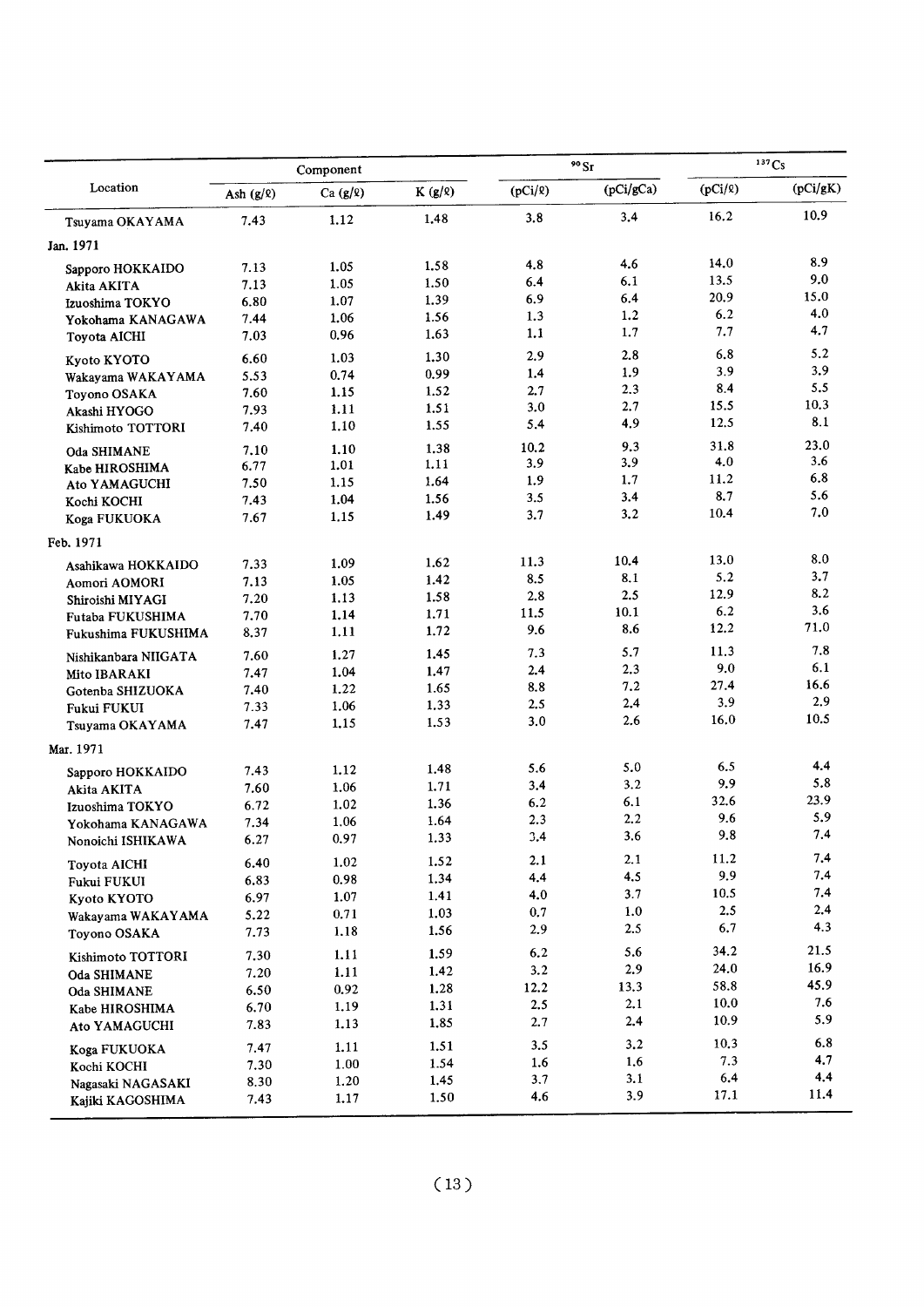Figure 2. Milk Sampling Location

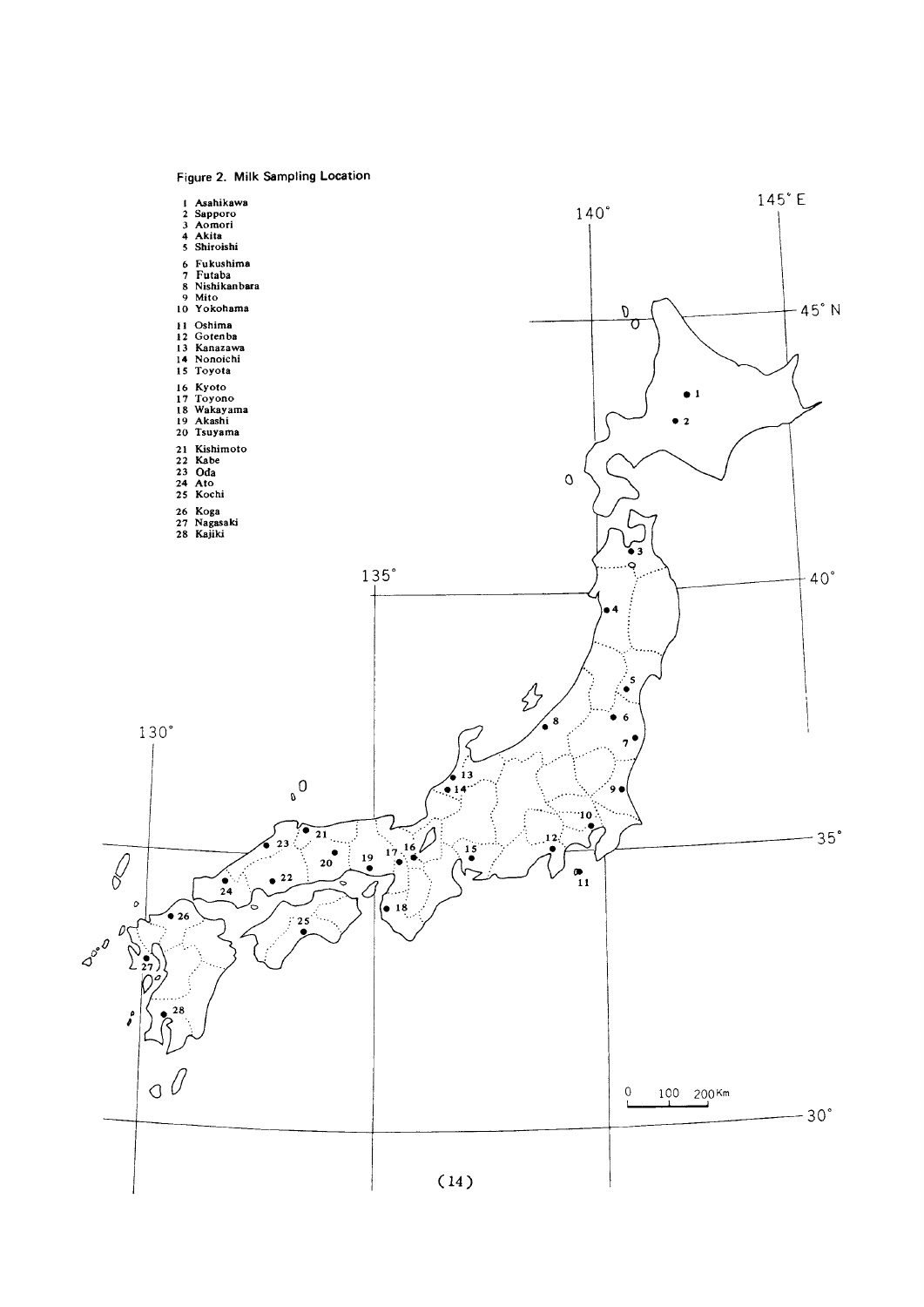#### Strontium-90 and Cesium-137 in Total Diet

#### (Japan Analytical Chemical Research Institute)

Since June 1963, the Japan Analytical Chemistry Research Institute has conducted analyses of total diet samples from the 36 prefectures shown in Figure  $3.$ 

One city and one village in each prefecture were chosen as representative of urban and rural districts of these prefectures, respectively. Five families from each family presented a normal portion of the regular

diet consumed in one day by an adult or a child. Diets at special occasions were avoided.

Compositie samples from the 5 families were ashed together and analyzed using the method recommended by the Science and Technology Agency.

Results obtained during the period from May 1970 to March 1971 are shown in Table 3.

90Sr and <sup>137</sup>Cs in Total Diet Table 3. - May 1970 to Mar. 1971 by T. Asari, M. Chiba and M. Kuroda (Japan Analytical Chemistry Research Institute)

| (Continued from Table 5, Issue No. 26, of this Publication) |  |
|-------------------------------------------------------------|--|
|-------------------------------------------------------------|--|

| Location               |         |           | Daily Intaka      |                      |               | $90$ Sr   | 137 Cs   |
|------------------------|---------|-----------|-------------------|----------------------|---------------|-----------|----------|
|                        | Ash (g) | $Ca$ (mg) | $K$ (mg)          | $\frac{90}{ST(pCi)}$ | $137Cs$ (pCi) | (pCi/gCa) | (pCi/gK) |
|                        |         |           | URABAN ADULT DIET |                      |               |           |          |
| May 1970               |         |           |                   |                      |               |           |          |
| Kanazawa ISHIKAWA      | 16.8    | 302       | 1191              | 5.3                  | 5.6           | 17.5      | 4.7      |
| Kvoto KYOTO            | 19.5    | 482       | 1849              | 12.3                 | 9.6           | 25.5      | 5.2      |
| Okayama OKAYAMA        | 16.3    | 390       | 1214              | 3.6                  | 9.4           | 9.2       | 7.7      |
| <b>Tottori TOTTORI</b> | 19.9    | 951       | 1889              | 10.3                 | 15.5          | 10.8      | 8.2      |
| Hiroshima HIROSHIMA    | 12.5    | 384       | 1363              | 1.6                  | 7.1           | 4.2       | 5.2      |
| Kochi KOCHI            | 17.8    | 518       | 1618              | 9.9                  | 7.7           | 19.1      | 4.8      |
| Nagasaki NAGASAKI      | 15.2    | 389       | 1239              | 5.8                  | 8.2           | 14.9      | 6.6      |
| June 1970              |         |           |                   |                      |               |           |          |
| Aomori AOMORI          | 16.3    | 1099      | 1790              | 11.1                 | 8.5           | 10.1      | 4.7      |
| Sendai MIYAGI          | 19.3    | 699       | 1805              | 6.5                  | 10.0          | 9.3       | 5.5      |
| Akita AKITA            | 19.0    | 559       | 1794              | 11.6                 | 14.7          | 20.8      | 8.2      |
| Hiratsuka KANAGAWA     | 17.8    | 317       | 1431              | 3.7                  | 6.9           | 11.7      | 4.8      |
| Omiya SAITAMA          | 21.8    | 750       | 2132              | 6.9                  | 13.4          | 9.2       | 6.3      |
| Numazu SHIZUOKA        | 9.6     | 263       | 966               | 5.7                  | 5.5           | 21.7      | 5.7      |
| Kariya AICHI           | 19.0    | 488       | 1940              | 8.0                  | 10.0          | 16.4      | 5.2      |
| Wakayama WAKAYAMA      | 11.2    | 672       | 707               | 4.1                  | 4.9           | 6.1       | 6.9      |
| Kakogawa HYOGO         | 17.7    | 635       | 1205              | 4.1                  | 3.1           | 6.5       | 2.6      |
| Yamaguchi YAMAGUCHI    | 13.0    | 298       | 1335              | 5.1                  | 6.9           | 17.1      | 5.2      |
| Kagoshima KAGOSHIMA    | 16.2    | 528       | 1821              | 4.6                  | 6.4           | 8.7       | 3.5      |
| <b>July 1970</b>       |         |           |                   |                      |               |           |          |
| Matsue SHIMANE         | 23.7    | 1882      | 2979              | 13.4                 | 15.3          | 7.1       | 5.1      |
| Nov. 1970              |         |           |                   |                      |               |           |          |
| Aomori AOMORI          | 20.9    | 773       | 1931              | 14.0                 | 12.2          | 18.1      | 6.3      |
| Sendai MIYAGI          | 23.3    | 857       | 1974              | 6.1                  | 13.3          | 7.1       | 6.7      |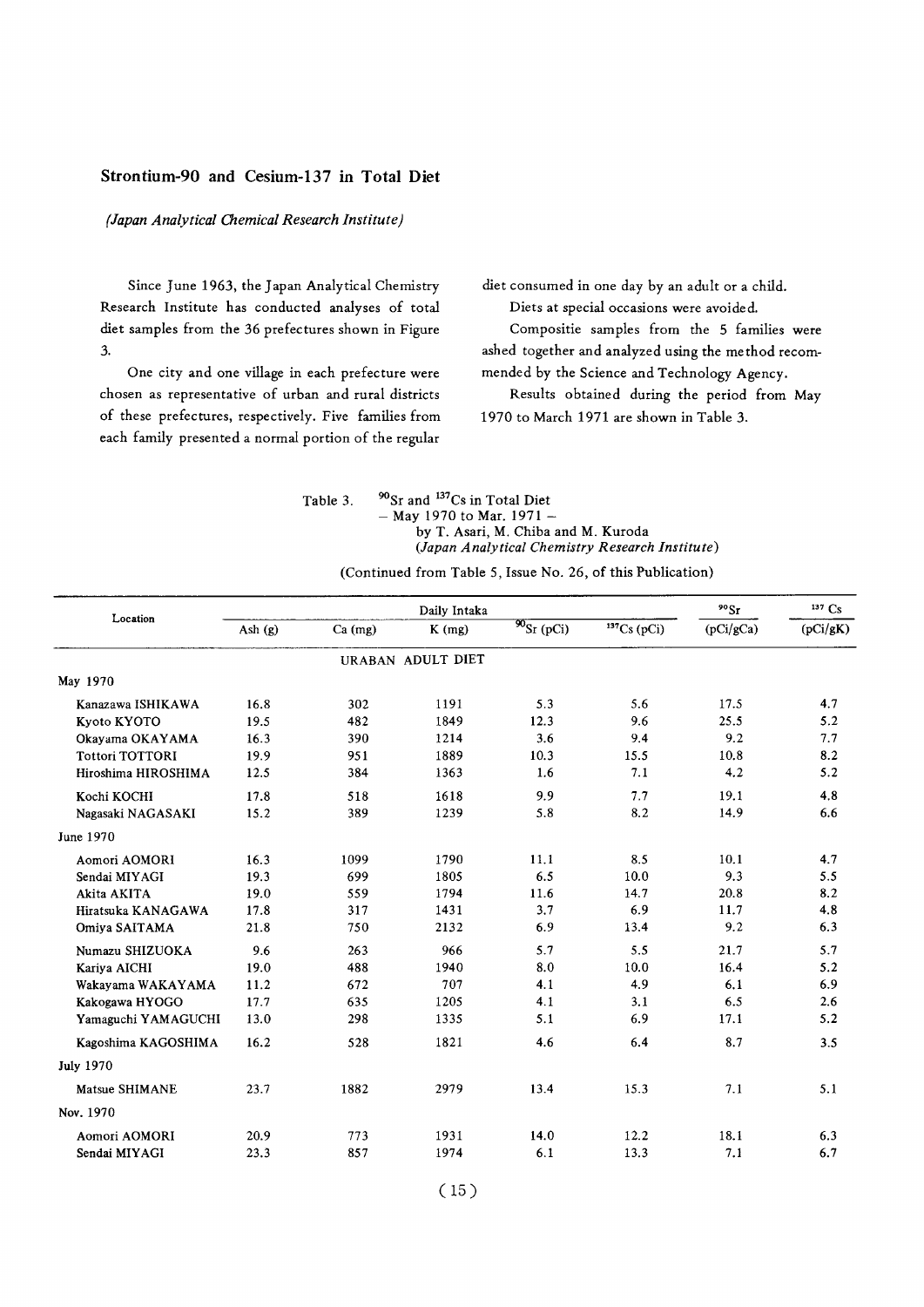|                        |         |           | Daily Intake      |             |               | 90 <sub>St</sub> | 137 Cs   |
|------------------------|---------|-----------|-------------------|-------------|---------------|------------------|----------|
| Location               | Ash (g) | $Ca$ (mg) | $K$ (mg)          | 90 Sr (pCi) | $137Cs$ (pCi) | (pCi/gCa)        | (pCi/gK) |
|                        |         |           | URABAN ADULT DIET |             |               |                  |          |
| Akita AKITA            | 22.7    | 645       | 2032              | 22.4        | 11.6          | 34.7             | 5.7      |
| Hiratsuka KANAGAWA     | 20.8    | 539       | 2151              | 4.5         | 7.9           | 8.3              | 3.7      |
| Omiya SAITAMA          | 21.3    | 882       | 2458              | 10.2        | 13.4          | 11.6             | 5.5      |
| Numazu SHIZUOKA        | 10.7    | 375       | 1027              | 15.3        | 8.6           | 40.8             | 8.4      |
| Kanazawa ISHIKAWA      | 18.1    | 420       | 1544              | 9.8         | 9.0           | 23.3             | 5.8      |
| Kariya AICHI           | 51.1    | 486       | 1779              | 3.6         | 10.5          | 7.4              | 5.9      |
| Kyoto KYOTO            | 18.8    | 602       | 1966              | 7.0         | 6.8           | 11.6             | 3.5      |
| Kakogawa HYOGO         | 20.5    | 422       | 1396              | 3.9         | 5.4           | 9.2              | 3.9      |
| Okayama OKAYAMA        | 18.0    | 490       | 1705              | 5.1         | 6.6           | 10.4             | 3.9      |
| <b>Tottori TOTTORI</b> | 22.8    | 876       | 2141              | 10.0        | 16.9          | 11.4             | 7.9      |
| Hiroshima HIROSHIMA    | 13.1    | 367       | 1402              | 6.4         | 4.1           | 17.4             | 2.9      |
| Yamaguchi YAMAGUCHI    | 10.5    | 273       | 1159              | 5.7         | 4.8           | 20.9             | 4.1      |
| Kochi KOCHI            | 14.0    | 479       | 1561              | 9.7         | 6.5           | 20.3             | 4.2      |
| Nagasaki NAGASAKI      | 12.9    | 470       | 1496              | 5.2         | 7.3           | 11.1             | 4.9      |
| Dec. 1970              |         |           |                   |             |               |                  |          |
| Wakayama WAKAYAMA      | 17.7    | 772       | 1639              | 6.9         | 8.3           | 8.9              | 5.1      |
| Kagoshima KAGOSHIMA    | 18.0    | 403       | 1755              | 11.0        | 10.5          | 27.3             | 6.0      |
| Mar. 1971              |         |           |                   |             |               |                  |          |
| Matsue SHIMANE         | 17.8    | 696       | 2017              | 12.1        | 24.9          | 17.4             | 12.3     |
| May 1970               |         |           | RURAL ADULT DIET  |             |               |                  |          |
|                        |         |           |                   |             |               |                  |          |
| Matsuto ISHIKAWA       | 12.0    | 319       | 1012              | 7.5         | 6.7           | 23.5             | 6.6      |
| Miyama KYOTO           | 25.7    | 619       | 2118              | 37.3        | 14.1          | 60.3             | 6.7      |
| Tsudaka OKAYAMA        | 17.3    | 566       | 1381              | 5.1         | 7.2           | 9.0              | 5.2      |
| Fukube TOTTORI         | 18.0    | 551       | 1449              | 7.5         | 8.0           | 13.6             | 5.5      |
| Shiwa HIROSHIMA        | 18.1    | 1263      | 2395              | 7.7         | 10.0          | 6.9              | 4.2      |
| Haruno KOCHI           | 17.6    | 669       | 1496              | 6.5         | 8.1           | 9.7              | 5.4      |
| Tokitsu NAGASAKI       | 17.2    | 552       | 1600              | 3.2         | 7.1           | 5.8              | 4.4      |
| June 1970              |         |           |                   |             |               |                  |          |
| Aomori AOMORI          | 10.2    | 592       | 1090              | 4.9         | 15.0          | 8.3              | 13.8     |
| Natori MIYAGI          | 23.4    | 882       | 1947              | 7.2         | 13.9          | 8.2              | 7.1      |
| Kotohama AKITA         | 20.4    | 687       | 1801              | 18.7        | 13.7          | 27.2             | 7.6      |
| Atsugi KANAGAWA        | 20.1    | 408       | 1859              | 4.9         | $10.2\,$      | 12.0             | 5.5      |
| Iwaki SAITAMA          | 29.8    | 590       | 2312              | 6.3         | 16.5          | 10.7             | 7.1      |
| Fujieda SHIZUOKA       | 12.2    | 365       | 1179              | 7.2         | 8.1           | 19.7             | 6.9      |
| Nishio AICHI           | 18.1    | 534       | 2100              | 3.9         | 13.5          | 7.3              | 6.4      |
| Kibi WAKAYAMA          | 14.8    | 540       | 1072              | 4.6         | 6.4           | 8.5              | 6.0      |
| Kakogawa HYOGO         | 16.4    | 577       | 1333              | 3.1         | 7.5           | 5.4              | 5.6      |
| Hagi YAMAGUCHI         | 22.9    | 692       | 1740              | 5.4         | 7.4           | 7.8              | 4.3      |
| Shibushi KAGOSHIMA     | 14.7    | 609       | 1743              | 5.4         | 10.4          | 8.9              | 6.0      |
| Nov. 1970              |         |           |                   |             |               |                  |          |
| Aomori AOMORI          | 9.4     | 323       | 970               | 2.0         | 6.6           | 6.2              | 6.8      |
| Natori MIYAGI          | 29.1    | 4097      | 1912              | 4.1         | 10.5          | $1.0\,$          | 5.5      |
| Wakami AKITA           | 25.0    | 615       | 2268              | 9.3         | 16.7          | 15.1             | 7.4      |
| Atsugi KANAGAWA        | 23.9    | 514       | 2400              | 2.4         | 11.7          | 4.7              | 4.9      |
| Iwaki SAITAMA          | 22.4    | 614       | 2603              | 8.6         | 12.9          | 14.0             | 5.0      |
| Fujie SHIZUOKA         | 11.8    | 310       | 1081              | 7.2         | 6.0           | 23.2             | 5.6      |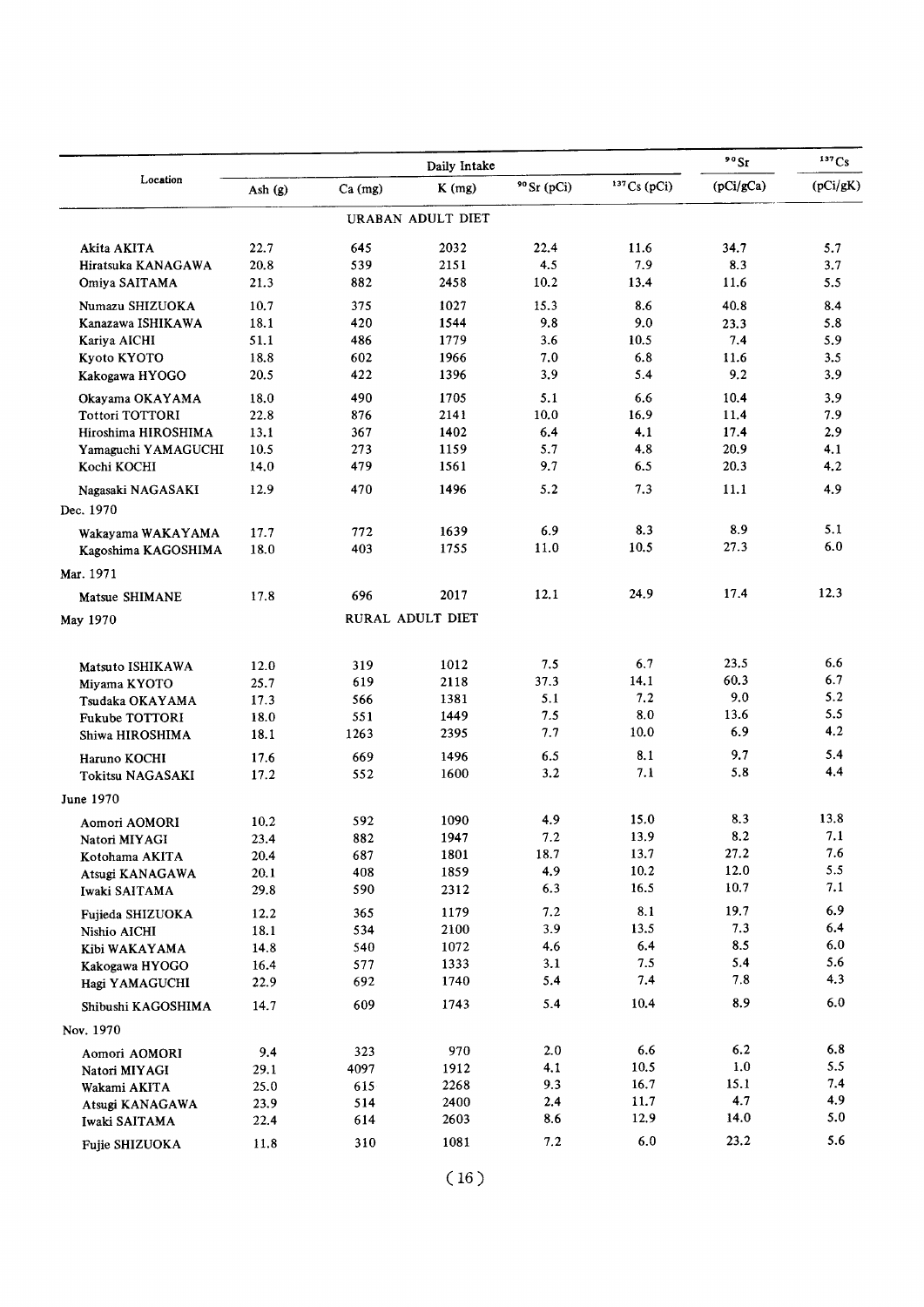|                                   |           |            | Daily Intake             |             |               | $90$ Sr     | 137Cs    |
|-----------------------------------|-----------|------------|--------------------------|-------------|---------------|-------------|----------|
| Location                          | Ash $(g)$ | $Ca$ (mg)  | $K$ (mg)                 | 90 Sr (pCi) | $137Cs$ (pCi) | (pCi/gCa)   | (pCi/gK) |
| Matsuto ISHIKAWA                  | 24.2      | 649        | 1839                     | 11.4        | 9.8           | 17.6        | 5.3      |
| Nishio AICHI                      | 17.5      | 641        | 2240                     | 5.8         | 9.2           | 9.0         | 4.1      |
| Miyama KYOTO                      | 23.2      | 458        | 2438                     | 25.8        | 15.6          | 56.3        | 6.4      |
| Kakogawa HYOGO                    | 15.3      | 468        | 1478                     | 4.4         | 7.4           | 9.4         | 5.0      |
| Tsudaka OKAYAMA                   | 15.3      | 566        | 1311                     | 3,0         | 5.7           | 5.3         | 4.2      |
| <b>Fukube TOTTORI</b>             | 16.9      | 537        | 1489                     | 9.6         | 7.2           | 17.9        | 4,8      |
| Shiwa HIROSHIMA                   | 20.2      | 699        | 2444                     | 12.0        | 6.6           | 17.2        | 2.7      |
| Hagi YAMAGUCHI                    | 17.0      | 937        | 1520                     | 5.6         | 5.7           | 6.0         | 3.8      |
| Haruno KOCHI                      | 20.3      | 674        | 1995                     | 7.4         | 7.2           | 11.0        | 3.6      |
| Tokitsu NAGASAKI                  | 16.2      | 583        | 1403                     | 6.0         | 9.9           | 10.3        | 7.1      |
| Dec. 1970                         |           |            |                          |             |               |             |          |
| Yuwasamachida WAKAYAMA18.9        |           |            |                          |             |               |             |          |
| Kashima SHIMANE                   |           | 556        | 1839                     | 5.6         | 8.1           | 10.1        | 4.4      |
| Shibushi KAGOSHIMA                | 11.0      | 922        | 673                      | 2.1         | 3.2           | 2,3         | 4.8      |
|                                   | 18.7      | 789        | 2053                     | 7.3         | 16.4          | 9.3         | 8.0      |
| May 1971                          |           |            |                          |             |               |             |          |
| Kashima SHIMANE                   | 15.9      | 716        | 1404                     | 27.2        | 12.4          | 38.0        | 8.8      |
|                                   |           |            | <b>RURAL INFANT DIET</b> |             |               |             |          |
| May 1970                          |           |            |                          |             |               |             |          |
| Matsuto ISHIKAWA                  | 7.5       | 194        | 603                      | 4.2         | 4.5           | 21.6        | 7.5      |
| Miyama KYOTO                      | 18.3      | 430        | 1700                     | 23.5        | 10.3          | 54.7        | 6.1      |
| Tsudaka OKAYAMA                   | 13.3      | 693        | 1358                     | 4.3         | 9.1           | 6.2         | 6.7      |
| <b>Fukube TOTTORI</b>             | 10.1      | 236        | 889                      | 4.4         | 5.4           | 18.6        | 6.1      |
| Shiwa HIROSHIMA                   | 13.8      | 476        | 1780                     | 4.5         | 6.0           | 9.5         | 3.4      |
| Haruno KOCHI                      | 10.0      | 525        | 1213                     | 5.0         | 13.5          | 9.5         | 11.1     |
| Tokitsu NAGASAKI                  | 9.5       | 550        | 1208                     | $2.2\,$     | 10.1          | 4.0         | 8.4      |
| June 1970                         |           |            |                          |             |               |             |          |
| Aomori AOMORI                     | 9.3       | 541        | 941                      | 4.2         | 14.6          |             |          |
| Natori MIYAGI                     | 15.2      | 561        | 1415                     |             |               | 7.8         | 15.5     |
| Kotohama AKITA                    | 13.3      | 249        | 930                      | 5.2<br>8.2  | 10.0          | 9.3         | 7.1      |
|                                   | 8.6       |            |                          |             | 6.1           | 32.9        | 6.6      |
| Atsugi KANAGAWA<br>Fujie SHIZUOKA | 8.2       | 432<br>271 | 1042<br>724              | 1.6<br>3.6  | 6.8<br>4.3    | 3.7<br>13.3 | 6.5      |
|                                   |           |            |                          |             |               |             | 5.9      |
| Nishio AICHI                      | 10.5      | 539        | 1461                     | 3.2         | 10.0          | 5.9         | 6.8      |
| Kibi WAKAYAMA                     | 5.9       | 176        | 519                      | 2.1         | 2.6           | 11.9        | 5.0      |
| Kakogawa HYOGO                    | 10.6      | 371        | 940                      | 2.3         | 5.1           | 6.2         | 5.4      |
| Hagi YAMAGUCHI                    | 14.5      | 499        | 1350                     | 6.7         | 12.9          | 13.4        | 9.6      |
| Shibushi KAGOSHIMA                | 9.5       | 447        | 1060                     | 2.8         | 17.4          | 6.3         | 16.4     |
| Nov. 1970                         |           |            |                          |             |               |             |          |
| Aomori AOMORI                     | 9.3       | 307        | 996                      | 3.6         | 6.9           | 11.7        | 6.9      |
| Natori MIYAGI                     | 20.6      | 2468       | 1625                     | 3.4         | 8.8           | 1.4         | 5.4      |
| Wakami AKITA                      | 11.6      | 406        | 1116                     | 7.1         | 5.8           | 17.5        | 5.2      |
| Atsugi KANAGAWA                   | 12.3      | 534        | 1454                     | 2.4         | 5.0           | 4.5         | 3.4      |
| Fujie SHIZUOKA                    | 8.6       | 353        | 1017                     | 6.3         | 6.5           | 17.8        | 6.4      |
| Matsuto ISHIKAWA                  | 13.1      | 299        | 1301                     | 3.3         | 5.4           | 11.0        | 4,2      |
| Nishio AICHI                      | 13.3      | 591        | 1822                     | 5.0         | 4.3           | 8.5         | 2.4      |
| Miyama KYOTO                      | 20.6      | 523        | 2173                     | 17.9        | 18.9          | 34.2        | 8.7      |
| Kakogawa HYOGO                    | 14.5      | 473        | 1266                     | 4.0         | 7.0           | 8.5         | 5.5      |
| Tsudaka OKAYAMA                   | 6.9       | 380        | 878                      | 2.6         | 11.1          | 6.8         | 12.6     |
| Fukube TOTTORI                    | 7.9       | 349        | 1007                     | 6.2         | 7.1           | 17.8        | 7.1      |
| Shiwa HIROSHIMA                   | 13.3      | 466        | 1829                     | 5.0         | 4.0           | 10.7        | 2.2      |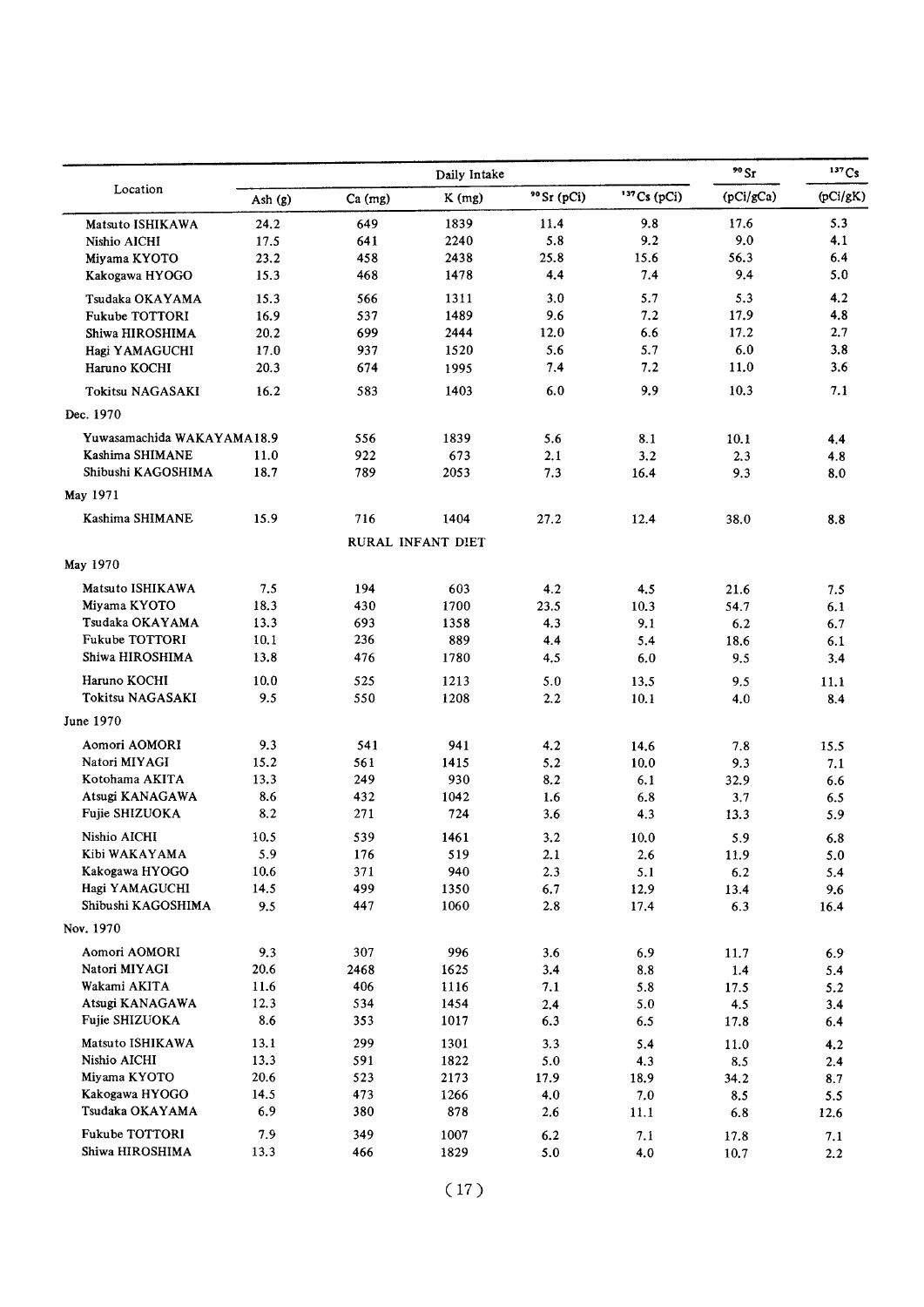|                             |           |           | Daily Intake |               |               | $90$ Sr   | 137Cs    |
|-----------------------------|-----------|-----------|--------------|---------------|---------------|-----------|----------|
| Location                    | Ash $(g)$ | $Ca$ (mg) | $K$ (mg)     | $90$ Sr (pCi) | $137Cs$ (pCi) | (pCi/gCa) | (pCi/gK) |
| Hagi YAMAGUCHI              | 17.8      | 972       | 1858         | 3,4           | 9.7           | 3.5       | 5.2      |
| Haruno KOCHI                | 8.6       | 301       | 940          | 3.9           | 3.9           | 13.0      | 4.1      |
| <b>Tokitsu NAGASAKI</b>     | 9.8       | 374       | 967          | 4.4           | 8.0           | 11.8      | 8.3      |
| Dec. 1970                   |           |           |              |               |               |           |          |
| Yuwasamachida WAKAYAMA 10.1 |           | 275       | 661          | 1.1           | 2.5           | 4.0       | 3.8      |
| Kashima SHIMANE             | 8.8       | 204       | 491          | 2.3           | 1.5           | 11.3      | 3.1      |
| Shibushi KAGOSHIMA          | 12.0      | 545       | 1406         | 5.3           | 13.5          | 9.7       | 9.6      |
| Mar. 1971                   |           |           |              |               |               |           |          |
| Kashima SHIMANE             | 9.4       | 405       | 829          | 9.5           | 6.4           | 23.5      | 7.7      |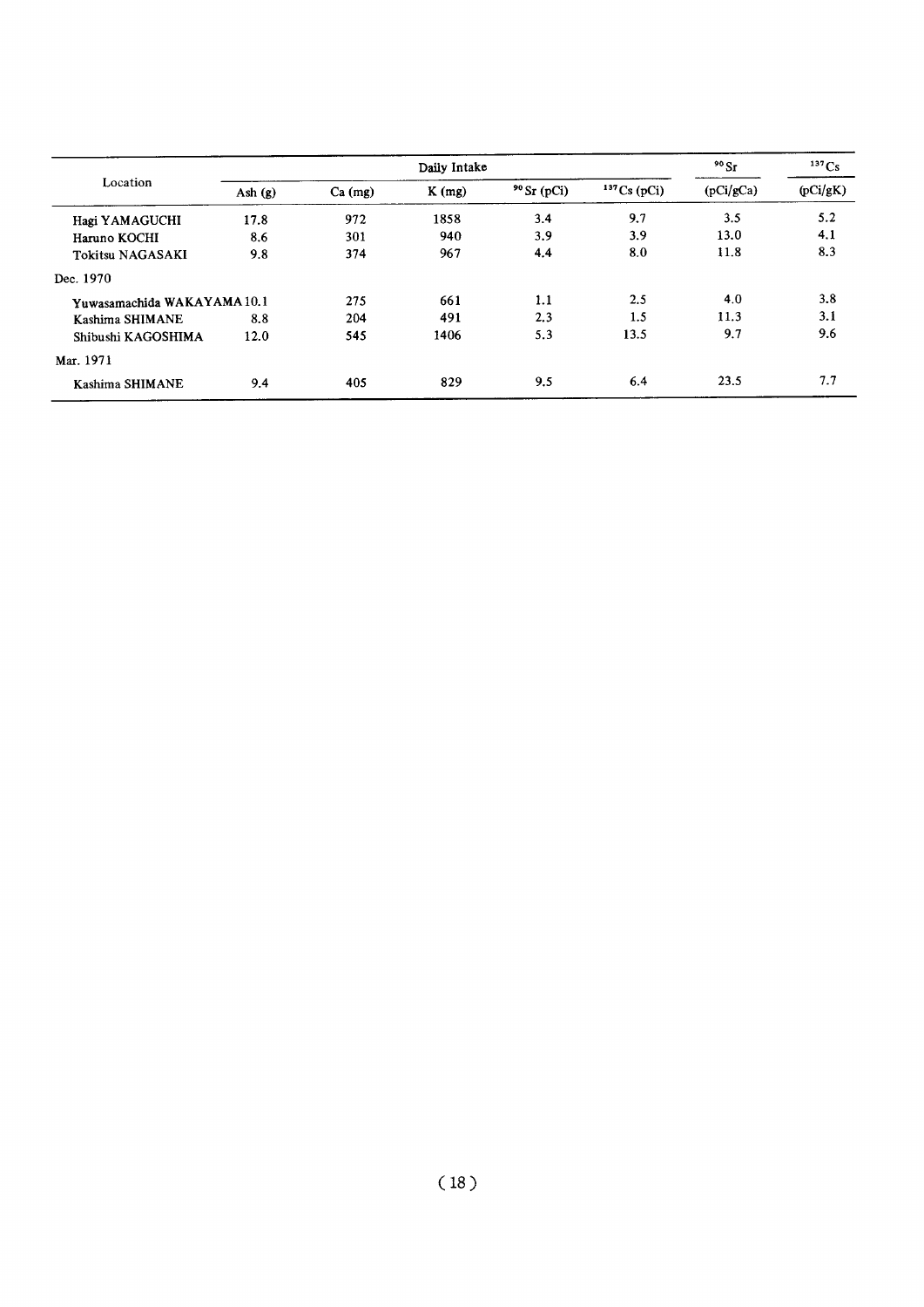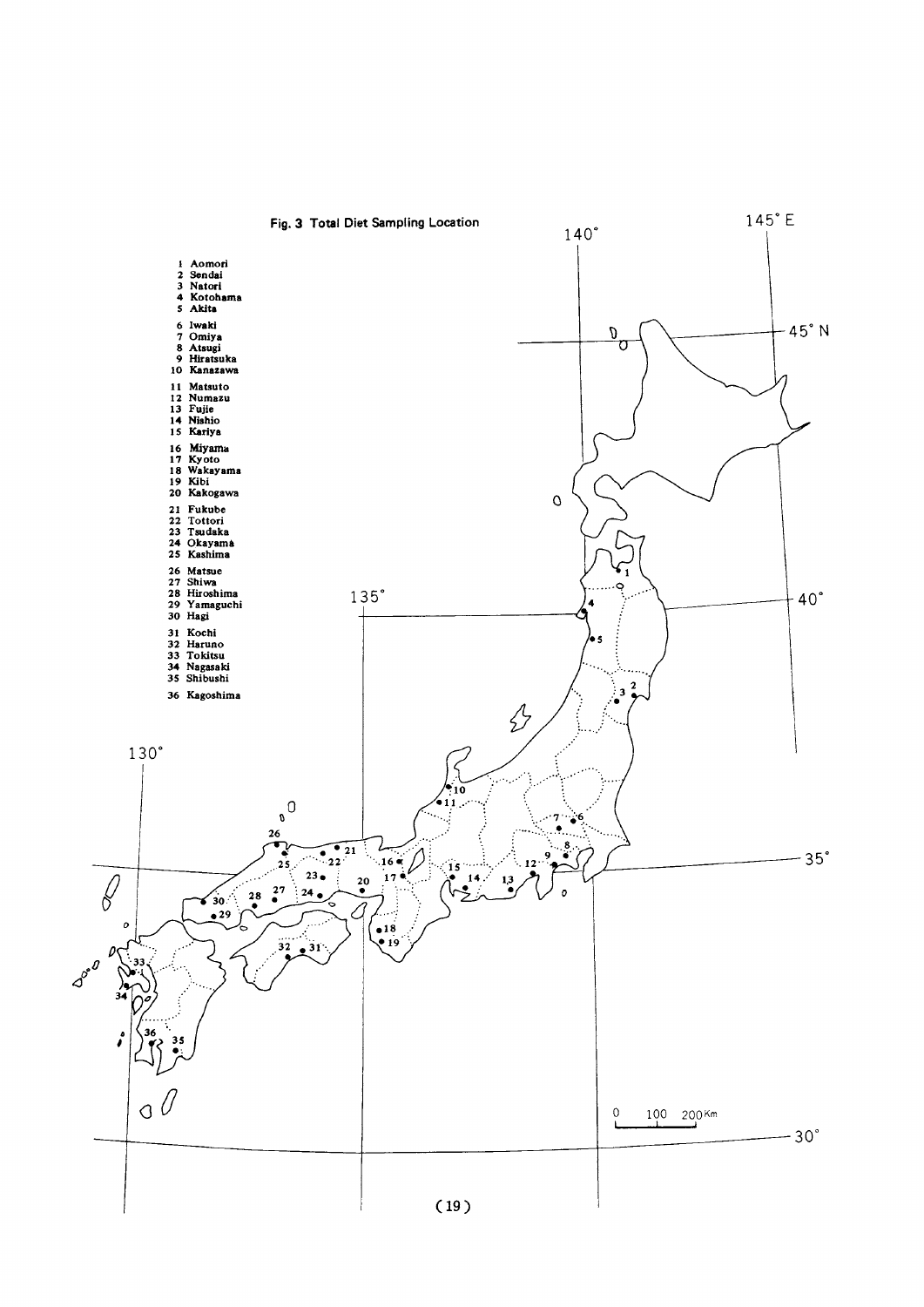## Human Data

#### **Strontium-90 in Human Bone**

(National Institute of Radiological Sciences)

Since 1959, human bone samples collected from various parts of Japan have been analyzed at National Institute of Radiological Sciences.

Radiochemical separation using fuming nitric  $\text{acid}^{(1)}$  and radioactivity measurement by a low background beta-counter (Tracerlab OMNI/GUARD) was carried out for fetus, infant, adolescent and adult bones. Natural strontium content was also determined atomic absorption spectrophotometrically.<sup>(2)</sup>

The results are shown in Table 4, 5, 6 and Figure 1. The levels of Strontium-90 concentration for the four age groups were similar to those in 1969.

#### References:

- Joint WHO/FAO Expert Committee, World Health  $(1)$ Organization Technical Report Series, No. 173.  $(1959).$
- G. Tanaka et al., Nippon Kagaku Zasshi, Vol. 89, No.  $(2)$  $2(1968).$

| Table 4. | $90$ Sr, in human bone in 1970 (1)            |
|----------|-----------------------------------------------|
|          | by G. Tanaka and H. Kawamura                  |
|          | (National Institute of Radiological Sciences) |

(Continued from Table 6, Issue No. 26 of this publication)

| Location                 | Age<br>(months)                              |      | Sex    |                      | Month of death | Number*          | Name of bone   | $^{90}$ Sr<br>(pCi/g Ca) |
|--------------------------|----------------------------------------------|------|--------|----------------------|----------------|------------------|----------------|--------------------------|
| Tokyo                    | Fetus $(4)$                                  |      | $* *$  | 1970                 | July           | $\overline{c}$   | Whole skeleton | $0.74 \pm 0.01$          |
| $\cdot$                  | $\lambda$                                    | (5)  | **     | $\ddot{\phantom{a}}$ | July           | 6                | Whole skeleton | $0.87 \pm 0.01$          |
| $\cdots$                 | $\mathcal{L}(\mathcal{L})$                   | (5)  | **     | $\pmb{\cdot}$        | Sept.          | 6                | Whole skeleton | $0.87 \pm 0.01$          |
| $\cdot$                  | $\pmb{\cdot}$                                | (6)  | $* *$  | $\cdot$              | July           | 5                | Whole skeleton | $0.81 \pm 0.01$          |
| $\cdot$                  | $\bullet$                                    | (6)  | $***$  | $\cdot\cdot$         | Sept.          | 6                | Whole skeleton | $0.55 \pm 0.01$          |
| $\cdot$                  | $\cdot\cdot$                                 | 7)   | $***$  | $\mathbf{u}$         | July           | 5                | Whole skeleton | $0.84 \pm 0.01$          |
| $\cdots$                 | $\pmb{\cdot}$                                | (8)  | $***$  | $\cdots$             | July           | $\boldsymbol{2}$ | Whole skeleton | $0.71 \pm 0.01$          |
|                          | $\cdot$                                      | (8)  | $* *$  | $\bullet$            | Sept.          | 3                | Whole skeleton | $0.82 \pm 0.01$          |
| $\cdot$                  | $\mathbf{r}$                                 | (9)  | $***$  | $\cdot$              | July           | 2                | Whole skeleton | $0.72 \pm 0.01$          |
| $^{\prime\prime}$        | $\cdot\cdot$                                 | (9)  | $***$  | $\cdot\cdot$         | Sept.          | $\mathbf{2}$     | Whole skeleton | $0.72 \pm 0.01$          |
| $\overline{\phantom{a}}$ | $\cdots$                                     | (10) | Male   | $\pmb{\cdot}$        | July           | ı                | Whole skeleton | $0.95 \pm 0.01$          |
| $\cdot\cdot$             | $\cdot$                                      | (10) | Female | $\pmb{\cdot}$        | July           | 1                | Whole skeleton | $0.69 \pm 0.01$          |
| $\cdot\cdot$             | $\cdots$                                     | (10) | Male   | $\pmb{\cdot}$        | Sept.          | 1                | Whole skeleton | $0.37 \pm 0.01$          |
| $\cdot$                  | $\cdots$                                     | (10) | Female | $\cdots$             | Sept.          | 1                | Whole skeleton | $0.39 \pm 0.003$         |
| $\mathbf{r}$ .           | $\bullet\hspace{0.7mm}\bullet\hspace{0.7mm}$ | (10) | Male   | $\pmb{\cdot}$        | Sept.          | 1                | Whole skeleton | $0.51 \pm 0.01$          |
| $\bullet$                | $\cdot$                                      | (10) | Female | $\pmb{\cdots}$       | Sept.          | 1                | Whole skeleton | $0.92 \pm 0.01$          |
| $\cdot$                  | $\bullet$                                    | (10) | Male   | $\cdots$             | Sept.          | 1                | Whole skeleton | $0.77 \pm 0.01$          |
| $\cdot$                  | $\cdot$                                      | (10) | Female | $\pmb{\cdots}$       | Sept.          | 1                | Whole skeleton | $0.85 \pm 0.01$          |
| $\cdot$                  | $\cdot\cdot$                                 | (10) | Female | $\cdot$ .            | Sept.          | 1                | Whole skeleton | $0.87 \pm 0.01$          |
| ,,                       | $\bullet$                                    | (10) | ***    | $\cdots$             | July           | 1                | Whole skeleton | $0.58 \pm 0.01$          |
| ,,                       | $\bullet$                                    | (10) | ***    | $\pmb{\cdot}$        | July           | $\mathbf{1}$     | Whole skeleton | $0.80 \pm 0.01$          |
| $^{\prime\prime}$        | $\mathbf{r}$                                 | (10) | ***    | $\cdot\cdot$         | Sept.          | $\mathbf{1}$     | Whole skeleton | $0.72 \pm 0.01$          |
| $\bullet$                | $\pmb{\cdot}$                                | (10) | Male   | $^{\prime\prime}$    | July           | 1                | Whole skeleton | $0.68 \pm 0.01$          |

\*) Number of the samples pooled.

\*\*) Unidentified or pooled.

\*\*\*) Unidentified.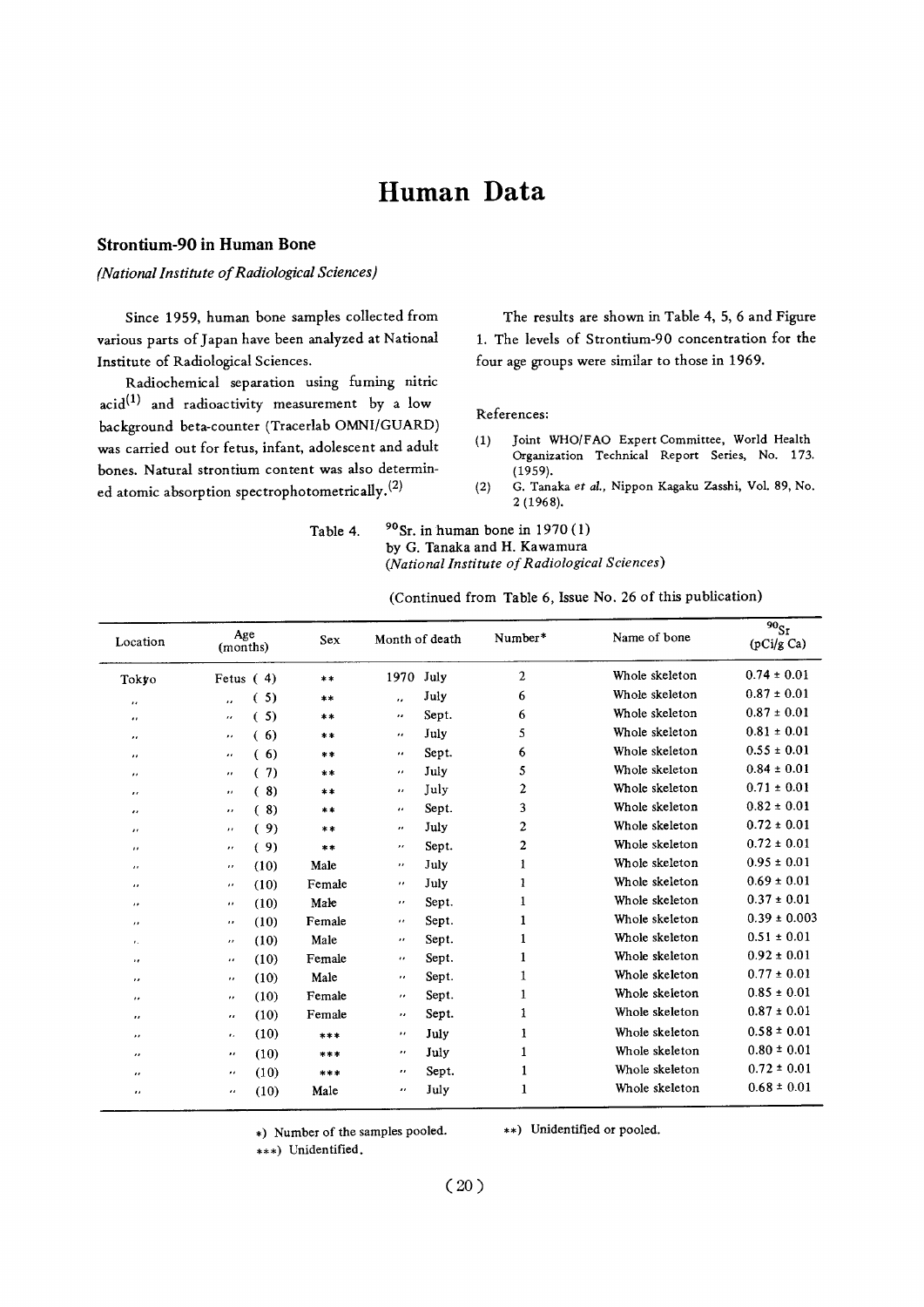| Location                                                              | Age<br>(Years) | Sex    | Month of death             |      | Number* | Name of bone   | $90$ Sr<br>$p\mathrm{Ci}/g$ Ca |  |
|-----------------------------------------------------------------------|----------------|--------|----------------------------|------|---------|----------------|--------------------------------|--|
| Tokyo                                                                 | $\overline{2}$ | Female | 1970 Aug.                  |      |         | Skull, coxa    | $2.47 \pm 0.05$                |  |
| $\mathbf{r}$                                                          | 4              | Male   | $\mathcal{F}(\mathcal{F})$ | May  |         | Rib            | $2.99 \pm 0.07$                |  |
| $\bullet$                                                             | 4              | Male   | $\mathcal{F}(\mathcal{E})$ | May  |         | Vertebra       | $1.32 \pm 0.03$                |  |
| $\overline{\phantom{a}}$                                              | 4              | Female | $\mathcal{F}(\mathcal{F})$ | May  |         | Rib, vertebral | $1.75 \pm 0.04$                |  |
| $\cdots$                                                              | 5              | Male   | $\mathcal{L}(\mathcal{E})$ | May  |         | Long bone      | $1.21 \pm 0.03$                |  |
| $\qquad \qquad \cdots$                                                | 5              | Male   | $\mathcal{F}(\mathcal{F})$ | May  |         | Vertebra       | $1.72 \pm 0.03$                |  |
| $\mathcal{L}$                                                         | 9              | Male   | $\mathcal{F}(\mathcal{E})$ | June |         | Vertebra       | $1.28 \pm 0.03$                |  |
| $\cdot$                                                               | 9              | Male   | $\mathcal{F}(\mathcal{F})$ | June |         | Whole skeleton | $1.37 \pm 0.03$                |  |
| $\cdots$                                                              | $10\,$         | Female | $\bullet\bullet$           | Apr. |         | Rib, tibia     | $2.21 \pm 0.05$                |  |
| $\cdots$                                                              | 14             | Male   | $\bullet\bullet$           | Apr. |         | Whole skeleton | $1.18 \pm 0.03$                |  |
| $\bullet$                                                             | 15             | Male   | $\mathcal{F}(\mathcal{C})$ | Apr. |         | Coxa           | $2.90 \pm 0.06$                |  |
| $\cdots$                                                              | 16             | Male   | $\mathbf{r}$               | Apr. |         | Coxa           | $1.84 \pm 0.04$                |  |
| $\cdots$                                                              | 17             | Male   | $\cdots$                   | Apr. |         | Whole skeleton | $1.26 \pm 0.04$                |  |
| $\bullet$ $\bullet$                                                   | 17             | Female | $\mathcal{F}(\mathcal{E})$ | Арг. |         | Vertebra       | $1.66 \pm 0.03$                |  |
| $\mathbf{r}$                                                          | 18             | Male   | $\boldsymbol{\alpha}$      | May  |         | Rib            | $1.57 \pm 0.03$                |  |
| $\cdots$                                                              | 18             | Male   | $\mathbf{r}$               | May  |         | Vertebra       | $1.64 \pm 0.03$                |  |
| $\bullet$                                                             | 19             | Male   | $\boldsymbol{\alpha}$      | May  |         | Whole skeleton | $1.89 \pm 0.04$                |  |
| $\cdots$                                                              | 19             | Male   | $\bullet\bullet$           | May  |         | Femur          | $2.02 \pm 0.05$                |  |
| $\mathcal{L}^{\prime}(\mathcal{C})=\mathcal{L}^{\prime}(\mathcal{C})$ | 20             | Female | $\mathcal{F}(\mathcal{F})$ | July |         | Rib            | $1.35 \pm 0.03$                |  |
| $\bullet\,\bullet$                                                    | 21             | Female | $\boldsymbol{\alpha}$      | July |         | Rib            | $2.10 \pm 0.04$                |  |
| $^{\prime\prime}$                                                     | 23             | Female | $\mathcal{F}(\mathcal{C})$ | July |         | Tibia          | $1.08 \pm 0.05$                |  |
| $\bullet$                                                             | 25             | Male   | $\boldsymbol{\cdot}$       | July |         | Rib            | $1.00 \pm 0.02$                |  |
| $\cdots$                                                              | 26             | Male   | $\bullet$                  | July |         | Rib            | $1.13 \pm 0.04$                |  |
| $\cdots$                                                              | 35             | Male   | $\boldsymbol{\alpha}$      | Aug. |         | Vertebra       | $0.60 \pm 0.01$                |  |

Table 5. $\gamma$ Sr in Human Bone: by G. Tanaka and H. (National Institute of Radiological Sciences.)

Table 6. <sup>90</sup>Sr concentration in the different age groups in 1970

| Age groups | Number* | pCi <sup>9</sup> Sr/g Ca |                  |
|------------|---------|--------------------------|------------------|
| (years)    |         | $Min. - Max.$            | Mean $\pm$ S. d. |
| Fetus      | 23      | $0.37 - 0.95$            | $0.73 \pm 0.15$  |
| $0 - 4$    | 4       | $1.32 - 2.99$            | $2.13 \pm 0.64$  |
| $5 - 19$   | 14      | $1.18 - 2.90$            | $1.70 \pm 0.45$  |
| > 20       | 6       | $0.60 - 2.10$            | $1.21 \pm 0.46$  |

\*) Number of analysis.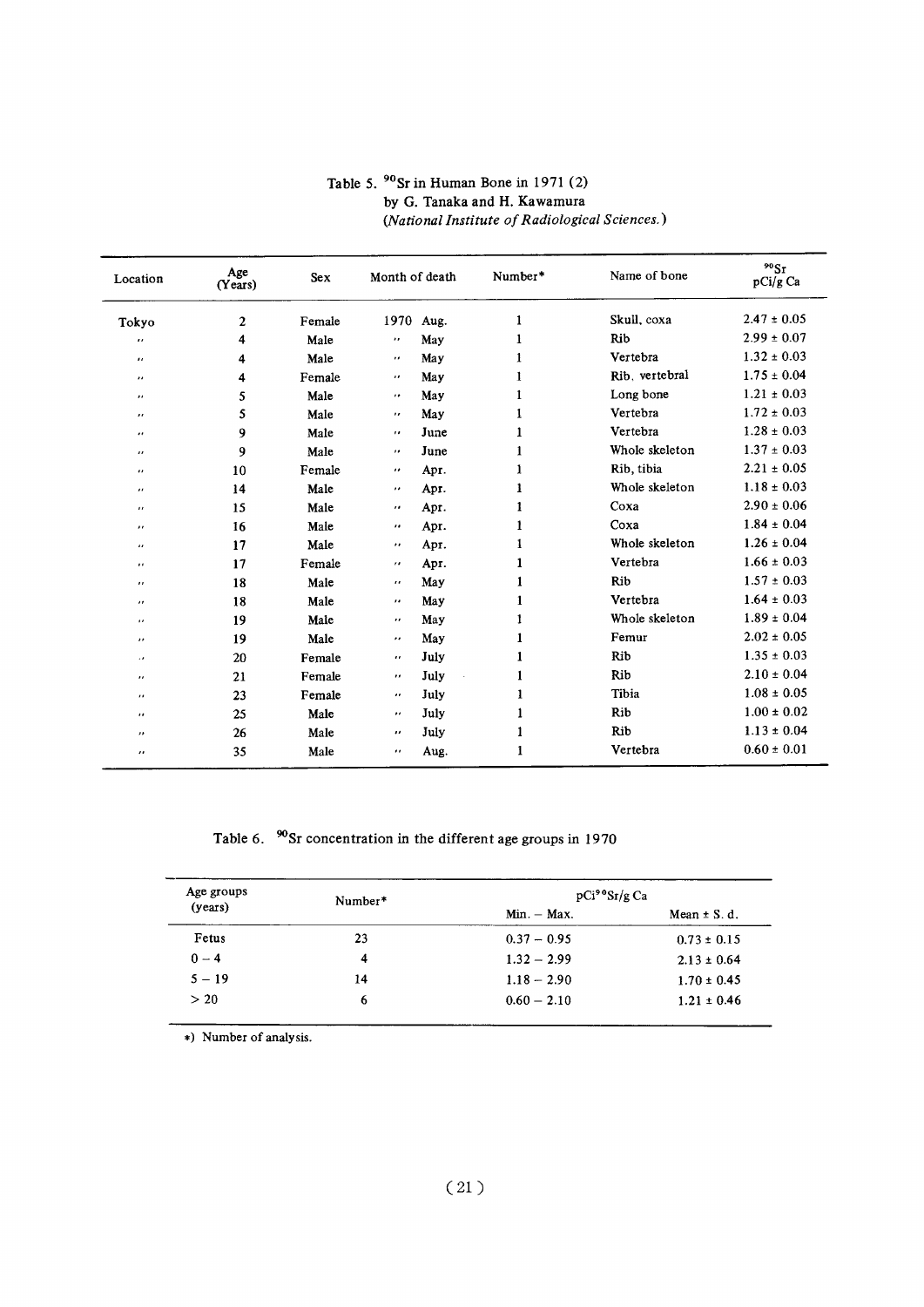

Figure 4. <sup>90</sup>Sr Concentration trends in Japan in Bone of different Age Groups